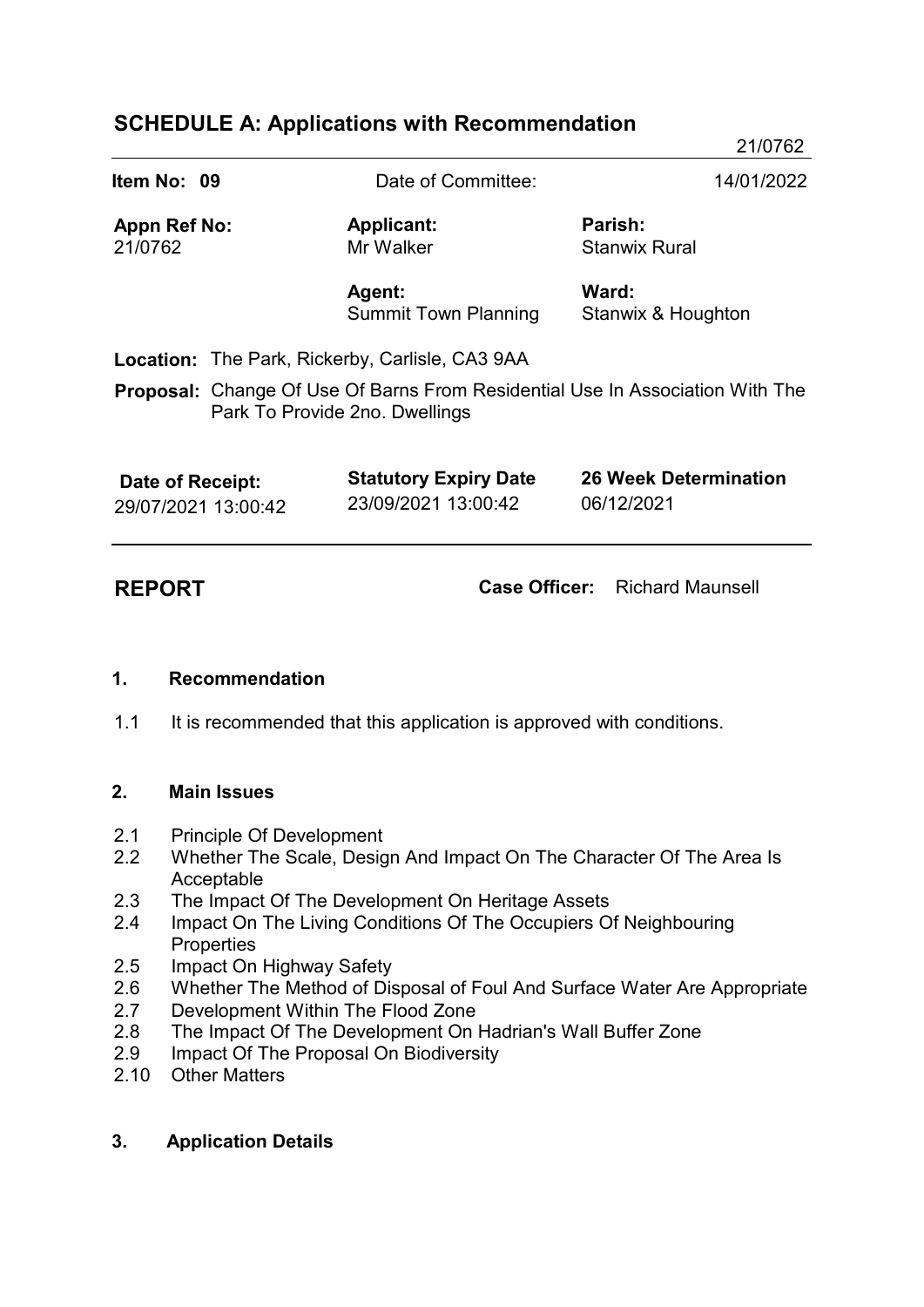# **The Site**

- 3.1 The application site compromises of an attached two and single storey building located at the southern end of Rickerby. The site is accessed from the Carlisle to Linstock Road via a privately owned road which serves the village.
- 3.2 The building is constructed from facing brick under a corrugated sheeted roof. Attached to the building to the west, is a two storey stone building under a slate roof. The application site is within Rickerby Conservation Area, adjacent to several listed buildings and within Flood Zones 2 and 3.

# **The Proposal**

- 3.3 Planning permission is sought for the conversion of the buildings to form two dwellings. The two storey building would be converted to provide a hallway, utility, W.C., kitchen, living and dining area on the ground floor with 2no. bedrooms, a bathroom, bedroom/ study and an ensuite bedroom above. The front elevation would comprise largely of window and door openings that would be reinstated together with the insertion of one window and three roof lights. There are currently two door openings and a window in the rear elevation on the ground floor with narrow ventilation slits above. The ground floor openings would be enlarged with full-size window openings above. A roof light would also be inserted and the roof would be recovered with natural slate.
- 3.4 The single storey building would be converted to provide an ensuite bedroom, living room/ dining area, utility and W.C. The existing openings in the rear elevation would be reused with minor alteration to a door opening which would be converted to a window. On the front elevation, a new door opening and two roof lights would be inserted with additional windows being formed in the gable.
- 3.5 Four car parking spaces would be provided to the east of the site in front of Oak House and Croft House.

# **4. Summary of Representations**

- 4.1 This application has been advertised by means of a site notice, a press notice and direct notification to the occupiers of seven of the neighbouring properties. In response, six letters from the occupiers of five properties have been received and the main issues raised are summarised as follows:
	- 1. the village is a conservation area and contains a number of listed buildings. The right side is surrounded on three sides by listed structures;
	- 2. the application site is situated on the southern edge of the village with access available over an unadopted private road is maintained by the residents;
	- 3. the barns are currently a positive feature of Rickerby Conservation Area. The proposed development would be over intensive for this site and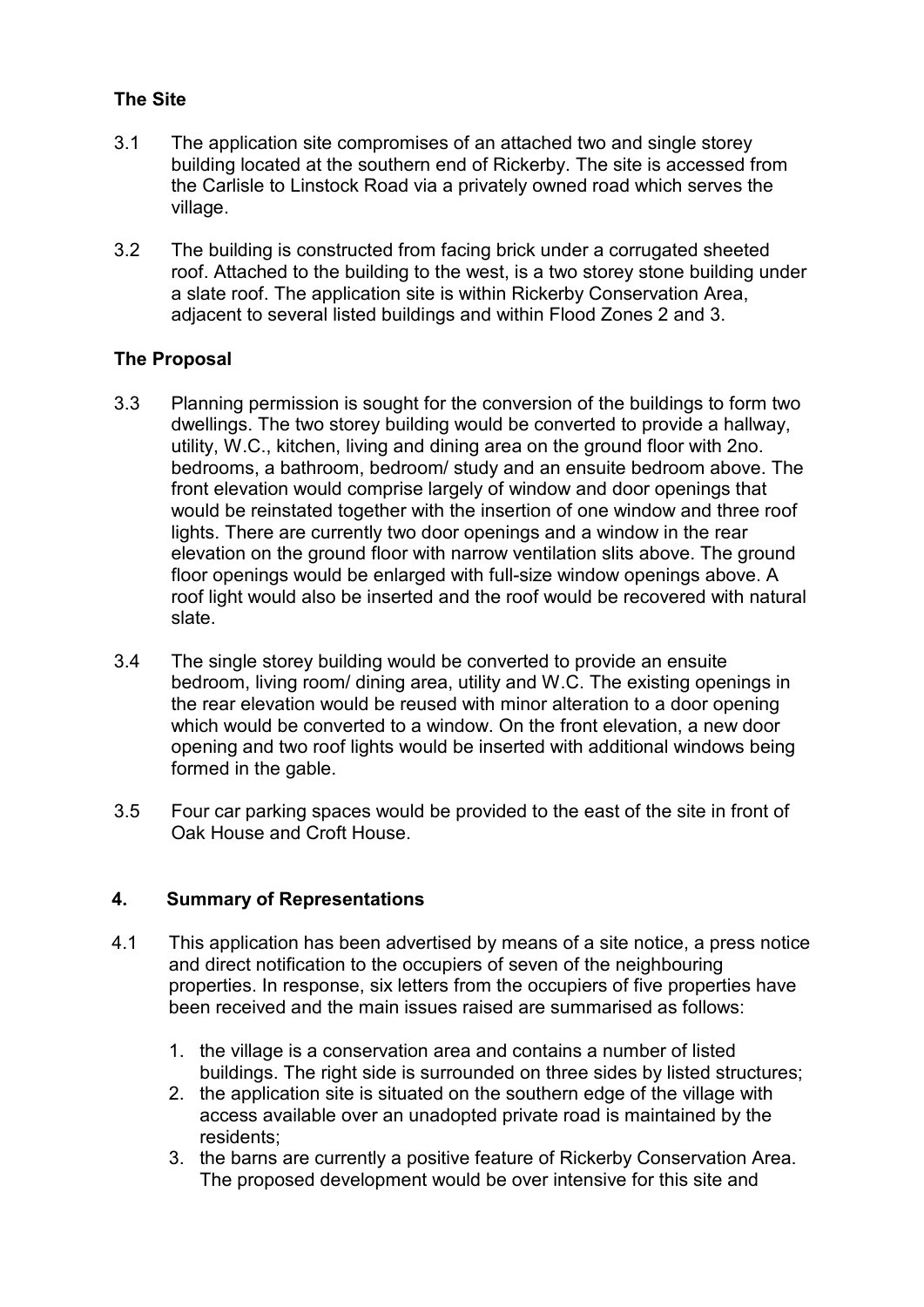would cause substantial harm to the character of the conservation area;

- 4. the barns appear to be structurally sound although no structural survey has been submitted with the application;
- 5. the proposed design of the conversion is not considered to be appropriate for the conservation area. The north elevation of the single storey unit which faces the road appears to have a new opening created in order to provide a front door. The larger two storey section has a number of old openings that could be reopened. Instead, however, the design appears to create new openings in order to suit the internal layout, in a manner that is entirely at odds with the traditional character of the building;
- 6. the design for the south elevation of the two storey structure is even more destructive in that it is proposed as a mainly glazed wall which takes no account of the building's original character. The south elevation of the single storey seems to pay attention to the old openings and may work, subject to detail;
- 7. the Historic Impact Statement recognises that the barns have some historical visual interest for the conservation area but suggest that developing the site with inappropriate design would have a positive impact. The design isn't appropriate and will have a strong negative impact on the area;
- 8. there are no plans demonstrating how the parking arrangements in front of Oak House and Croft House will work i.e. will they be allocated space, will there be a boundary, will there be a turning area? In the absence of this information, it is difficult to see how the land available can provide the required space;
- 9. service vehicles already have problems getting around the village so any more cars would result in further problems;
- 10. parking in the hamlet has always caused problems and there does not seem to be suitable plans for parking with two parking places opposite to the listed houses on the raised kerb being unworkable;
- 11. although the Planning Statement suggests that the parking has been carefully considered in the layout, this isn't evident from the submitted documents;
- 12. the Planning Statement also suggests that a further two parking spaces may be available on the paved area in front of the proposed units although that allocation is not shown on the submitted layout plan;
- 13. the provision of parking on the paved area to the front of the proposed houses will be particularly intrusive visually and is not a safe option given that the front doors of the houses will open over this area. It isn't clear who owns or controls this land and therefore what is actually available to the applicant;
- 14. there is already considerable parking congestion in this part of the village and the introduction of two new houses will exacerbate an existing problem and be detrimental to the character of the conservation area and the setting of the adjacent listed buildings;
- 15. the flood risk assessment has not been prepared by an appropriately qualified engineer but suggests that a new flood defence will be constructed to the south of the barns which will resolve the potential issue of flooding from the nearby river;
- 16. flooding has taken place in the past right up to the buildings and the wall referred to has not been constructed and is not in any current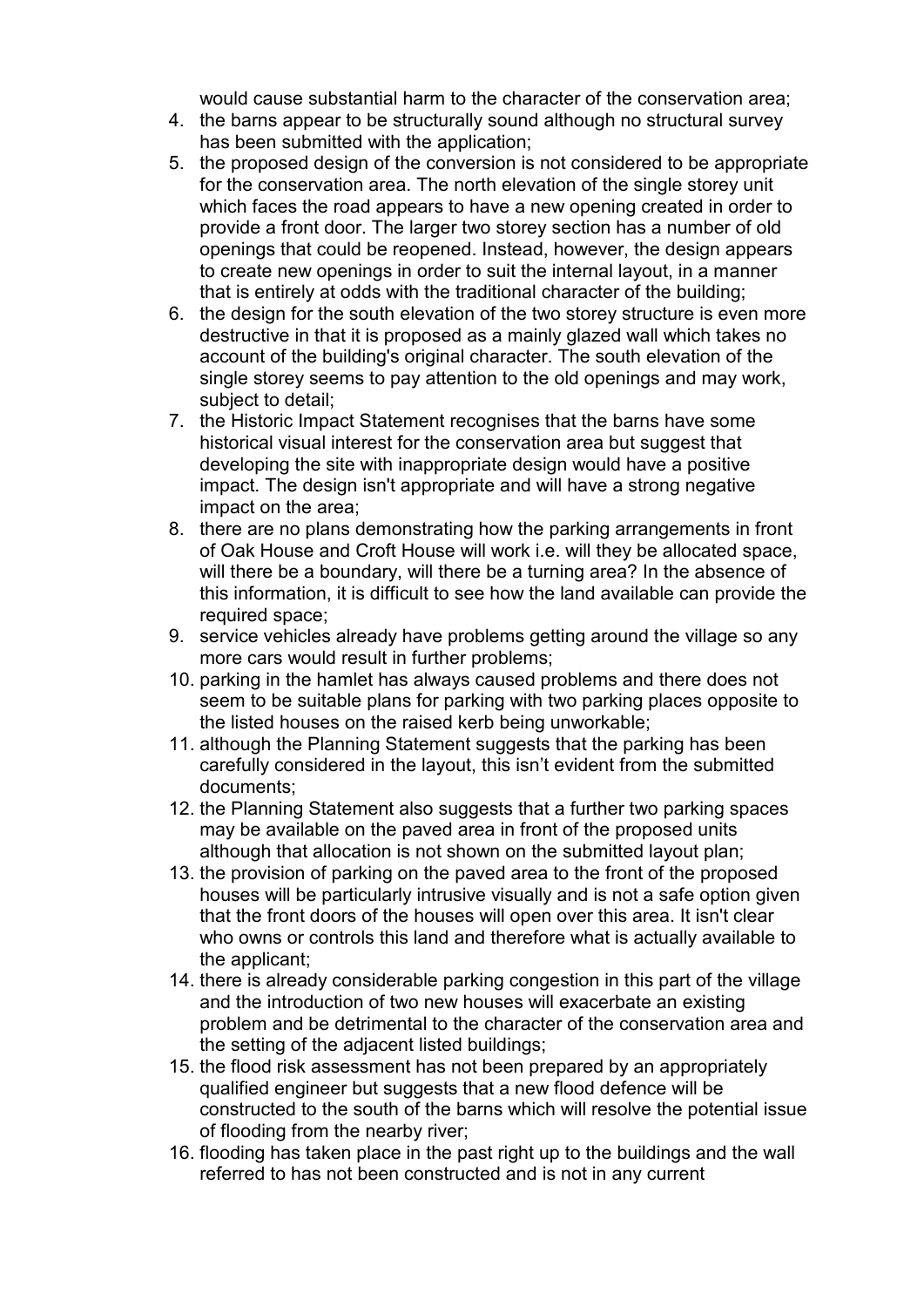construction programme. The general flood relief scheme provided by the Environment Agency was completed last year and this matter clearly needs to be clarified and a proper FRA produced before a decision can be taken;

- 17. a protected species survey was undertaken which does not raise any serious issues but suggest that any redevelopment scheme should include the provision of suitable bat habitats. As this could impact on the detailed design this should be incorporated into the current application'
- 18. services in the area need to be upgraded and plans for this need to be brought forward;
- 19. due to the layout of the development site it is almost certain that access to the properties opposite will be effected during development;
- 20. the extra traffic in the area will also create more maintenance problems for the few residents that maintain the private road;
- 21. the road is unadopted and the responsibility of all households in this small hamlet. The current owner of the barns in this proposal has not made any financial contribution to the maintenance of the road for the current properties he owns;
- 22. there is no capacity for any further cars or parking on this site. It's anticipated that this development will increase car usage by at least a further 6 cars. Repeatedly the wall to the front of our property has been knocked down with cars and vans.
- 4.2 Following the receipt of amended plans showing the provision of a roof light, a further two letters of objection have been received which raise the following issues:
	- 1. it is disappointing that only a few minor amendments have been made;
	- 2. the only difference appears to be the removal of one window in the rear elevation of the two storey house. No attempt has been made to address the objections or issues raised by the Conservation Officer.

# **5. Summary of Consultation Responses**

**Stanwix Rural Parish Council:** - the Parish Council's original submitted response stated:

- · *"The Parish Council recommends determination in accordance with local and national planning and conservation policy and guidance, provided that:*
- · *Prior to determination, greater clarity is sought with regard to the disposal of foul sewage and surface water.*
- · *If work has not commenced prior to mid-November a further Bat Survey be undertaken to determine the presence, or otherwise, of hibernating bats and that a condition be imposed to ensure that work is scheduled in accordance with the guidance provided in the Bat Survey – in particular its paragraph E 4.1.*
- · *Clarity is sought regarding the composition of the existing corrugated roofing, which is to be replaced and may contain asbestos."*

However, local residents have since highlighted significant additional concerns in respect of the following: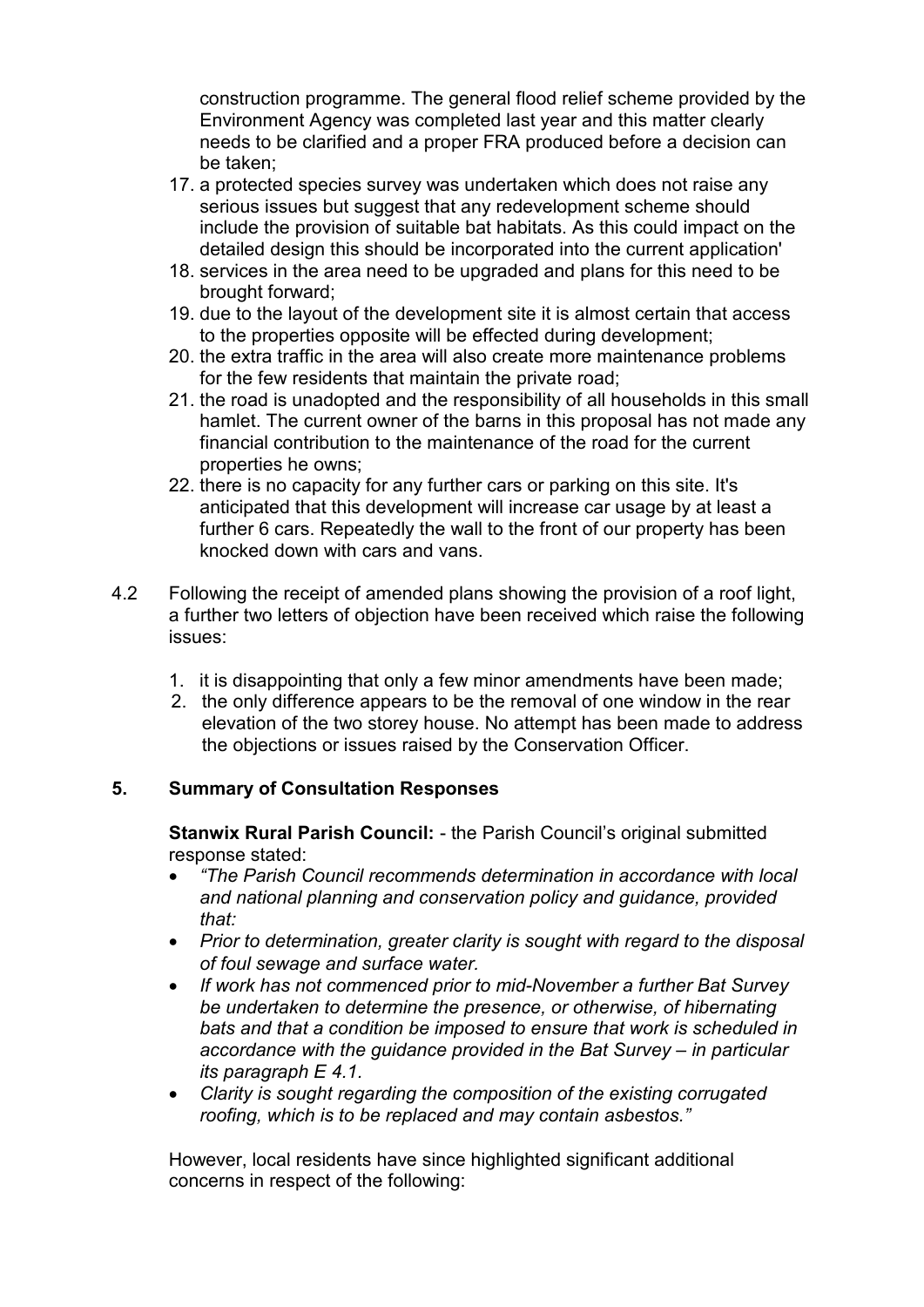- 1. issues relating to the increased number of vehicles and parking provision;
- 2. the effect of an increased number of vehicles and of construction traffic on the unadopted road;
- 3. foul sewage/surface water disposal is reliant on old systems ultimately discharging to the River Eden SSSI/SAC;
- 4. some property said not to have suffered from the effects of flooding has in fact been affected;
- 5. uncertainties relating to the final form and effect of the 'flood wall'.

As these issues relate to a lack of clarity in respect of important material planning considerations that may adversely impact neighbouring residents, the parish council is obliged to amend its earlier response and object to the proposal until such time as it is fully reassured in respect of the above matters.

Following the receipt of amended plans, the following response has been received:

The amendments appear to consist only of the replacement of a window with a roof light to the rear elevation, and the inclusion, on the Block Plan, of new unidentified circular feature to the north of Croft House.

The Parish Council reiterates its earlier comments and remains concerned regarding the lack of clarity in respect of the existing corrugated roof material, which may be asbestos;

**Historic England - North West Office:** - no comment;

**Cumbria County Council - (Highways & Lead Local Flood Authority):** the following response has been received:

#### Local Highways Authority

It is noted the access track up to the site is privately maintained. However it should be noted that concerns have been raised regarding the existing and increase of parking proposed in relation to the proposal.

As this proposal is for a change of use, the existing and required parking for the dwellings that are referred to is outside the red line boundary.

The slight increase in vehicular use of the existing access is unlikely to have a significant material affect on existing highway conditions and the Highways Authority has no objection to the proposal.

#### Lead Local Flood Authority (LLFA)

The LLFA Surface Water Map shows that the site is in Flood Zone 3, the applicant should consult with the Environment Agency with regards to carrying out a Flood Risk Assessment.

# **6. Officer's Report**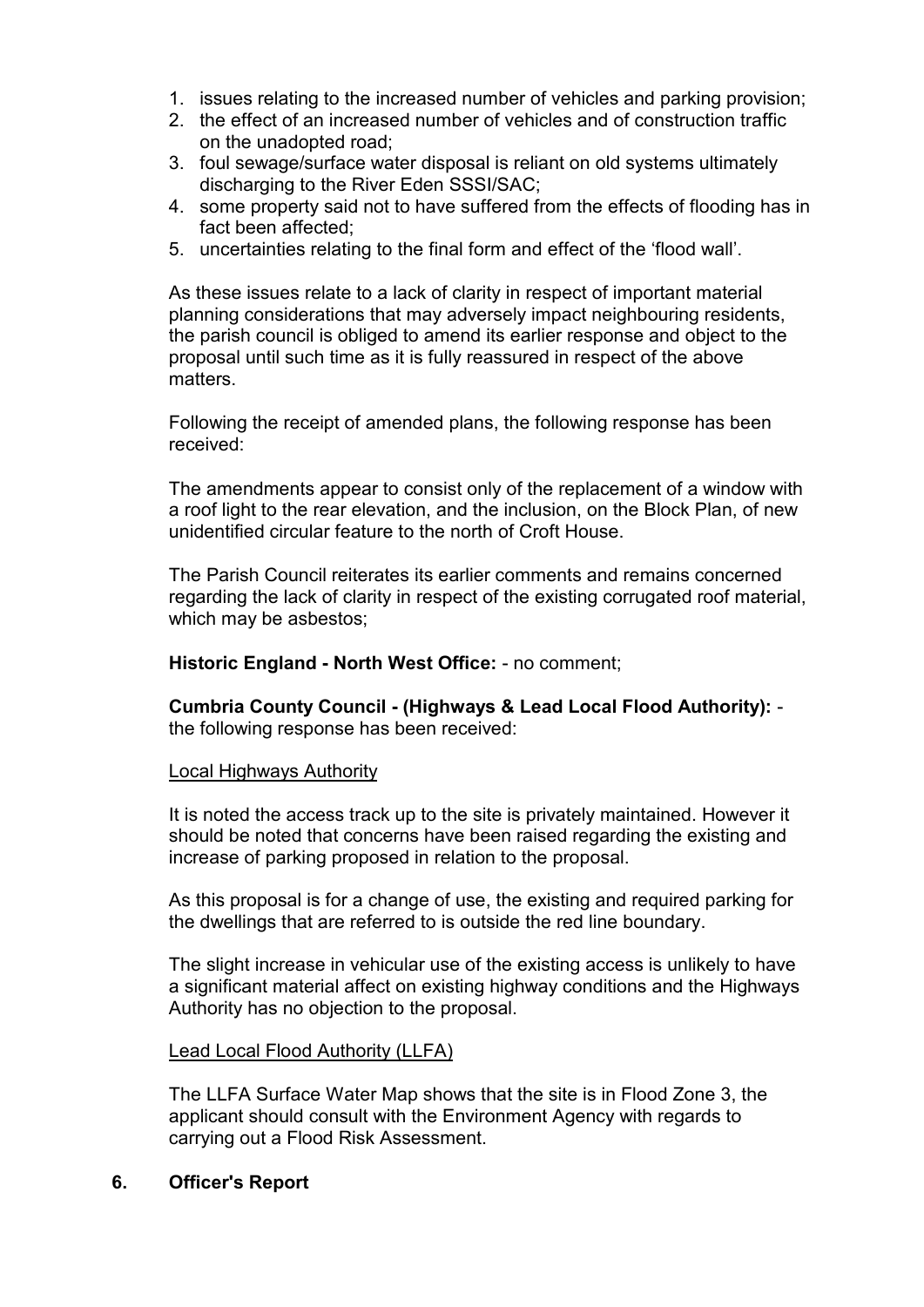# **Assessment**

- 6.1 Section 70(2) of the Town and Country Planning Act 1990/ 38(6) of the Planning and Compulsory Purchase Act 2004 requires that proposals be determined in accordance with the Development Plan, unless material considerations indicate otherwise.
- 6.2 The Development Plan for the purposes of the determination of this application is The National Planning Policy Framework (NPPF) and the Planning Practice Guidance (NPPG) are also material planning considerations in the determination of this application and the Carlisle District Local Plan 2015-2030 from which Policies SP2, SP6, SP7, HO2, IP2, IP3, IP4, CC4, CC5, CM5, HE1, HE2, HE3, HE7, GI3 and GI6 are of particular relevance. The Carlisle City Council's Supplementary Planning Document 'Achieving Well Designed Housing' (SPD) is also a material planning consideration. The proposals raise the following planning issues.

# **1. Principle Of Development**

6.3 The NPPF seeks to promote sustainable development and in rural areas, housing should be located where it will enhance or maintain the vitality of rural communities. Paragraph 11 of the NPPF continues to support sustainable development stating that:

*"Plans and decisions should apply a presumption in favour of sustainable development."*

6.4 This is reinforced in paragraph 11(c) which states that:

*"approving development proposals that accord with an up-to-date development plan without delay"*

- 6.5 Policy HO2 is equally transparent in its guidance relating to housing development and supported new housing development within villages in the rural area provided that the development will not prejudice the delivery of the spatial strategy of the local plan and subject to consideration of 5 criteria. Criterion 4 specifically requires that in the rural area, villages should either have services where the housing development is being proposed, or that there is good access to one or more villages with services, or to the larger settlements.
- 6.6 The land is within Rickerby which itself is sufficiently well related to the urban area of Carlisle both geographically and in terms of the road network and can therefore be considered a sustainable location for development in terms of the policies in the NPPF. This is further evidenced that the land at Tower Farm elsewhere in the village that is allocated for housing development in the current local plan.
- 6.7 Given these material considerations and the fact that the site is well-related to the built form of the village, the principle of development is acceptable in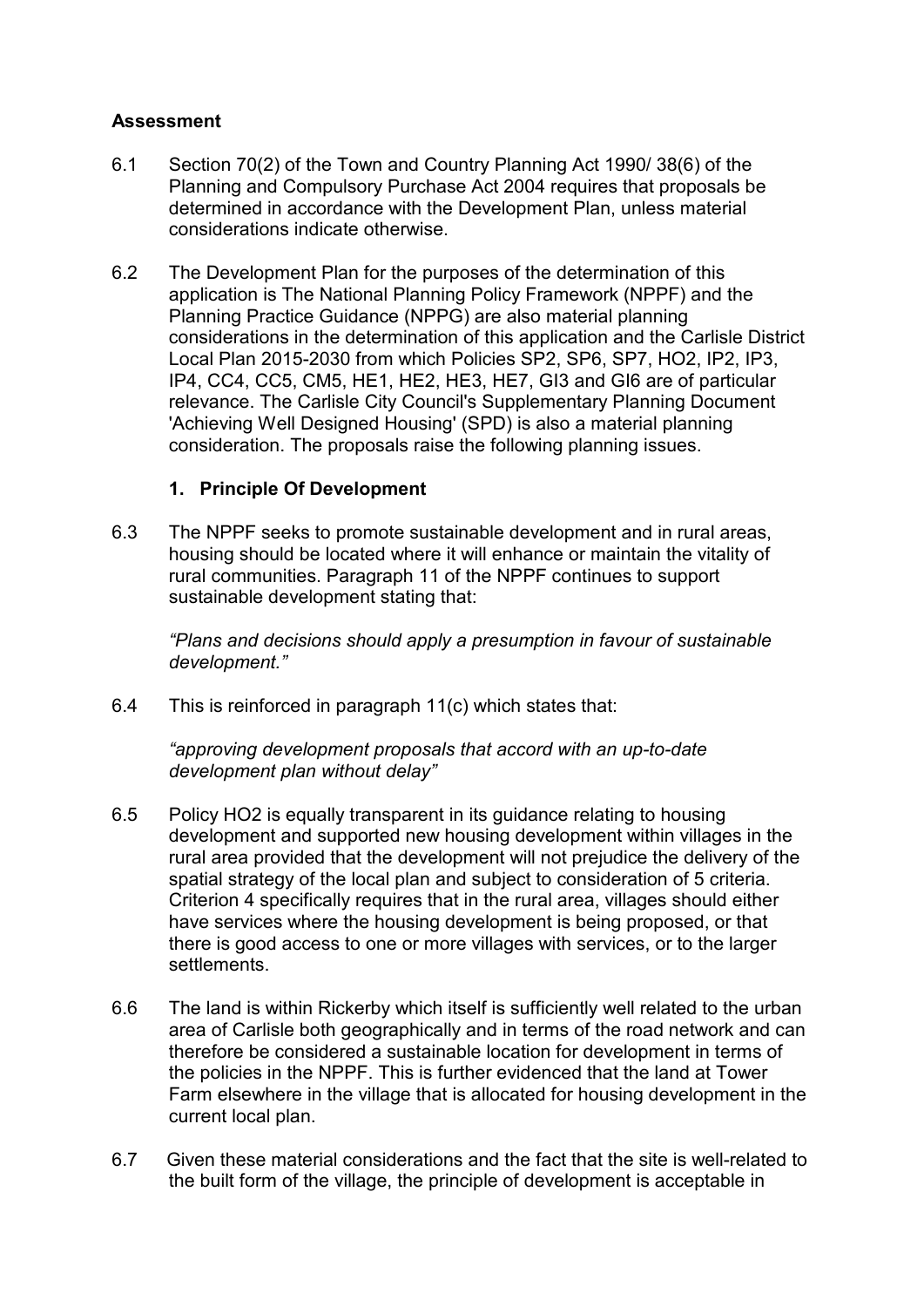policy terms. The planning issues raised by the development are discussed in the following paragraphs.

# **2. Whether The Scale, Design And Impact On The Character Of The Area Is Acceptable**

6.8 Paragraphs 126 to 136 of the NPPF which emphasises that the creation of high quality buildings and places is fundamental to what the planning system and development process should achieve. The Framework has a clear expectation for high quality design which is sympathetic to local character and distinctiveness as the starting point for the design process. Paragraph 130 outlines that:

*"Planning policies and decisions should ensure that developments:*

- *a) will function well and add to the overall quality of the area, not just for the short term but over the lifetime of the development;*
- *b) are visually attractive as a result of good architecture, layout and appropriate and effective landscaping;*
- *c) are sympathetic to local character and history, including the surrounding built environment and landscape setting, while not preventing or discouraging appropriate innovation or change (such as increased densities);*
- *d) establish or maintain a strong sense of place, using the arrangement of streets, spaces, building types and materials to create attractive, welcoming and distinctive places to live, work and visit;*
- *e) optimise the potential of the site to accommodate and sustain an appropriate amount and mix of development (including green and other public space) and support local facilities and transport networks; and*
- *f) create places that are safe, inclusive and accessible and which promote health and well-being, with a high standard of amenity for existing and future users; and where crime and disorder, and the fear of crime, do not undermine the quality of life or community cohesion and resilience."*
- 6.9 It is further appropriate to be mindful of the requirements in paragraph 134 of the NPPF which states:

*"Development that is not well designed should be refused, especially where it fails to reflect local design policies and government guidance on design, taking into account any local design guidance and supplementary planning documents such as design guides and codes. Conversely, significant weight should be given to:*

- *a) development which reflects local design policies and government guidance on design, taking into account any local design guidance and supplementary planning documents such as design guides and codes; and/ or*
- *b) outstanding or innovative designs which promote high levels of sustainability, or help raise the standard of design more generally in an area, so long as they fit in with the overall form and layout of their surroundings."*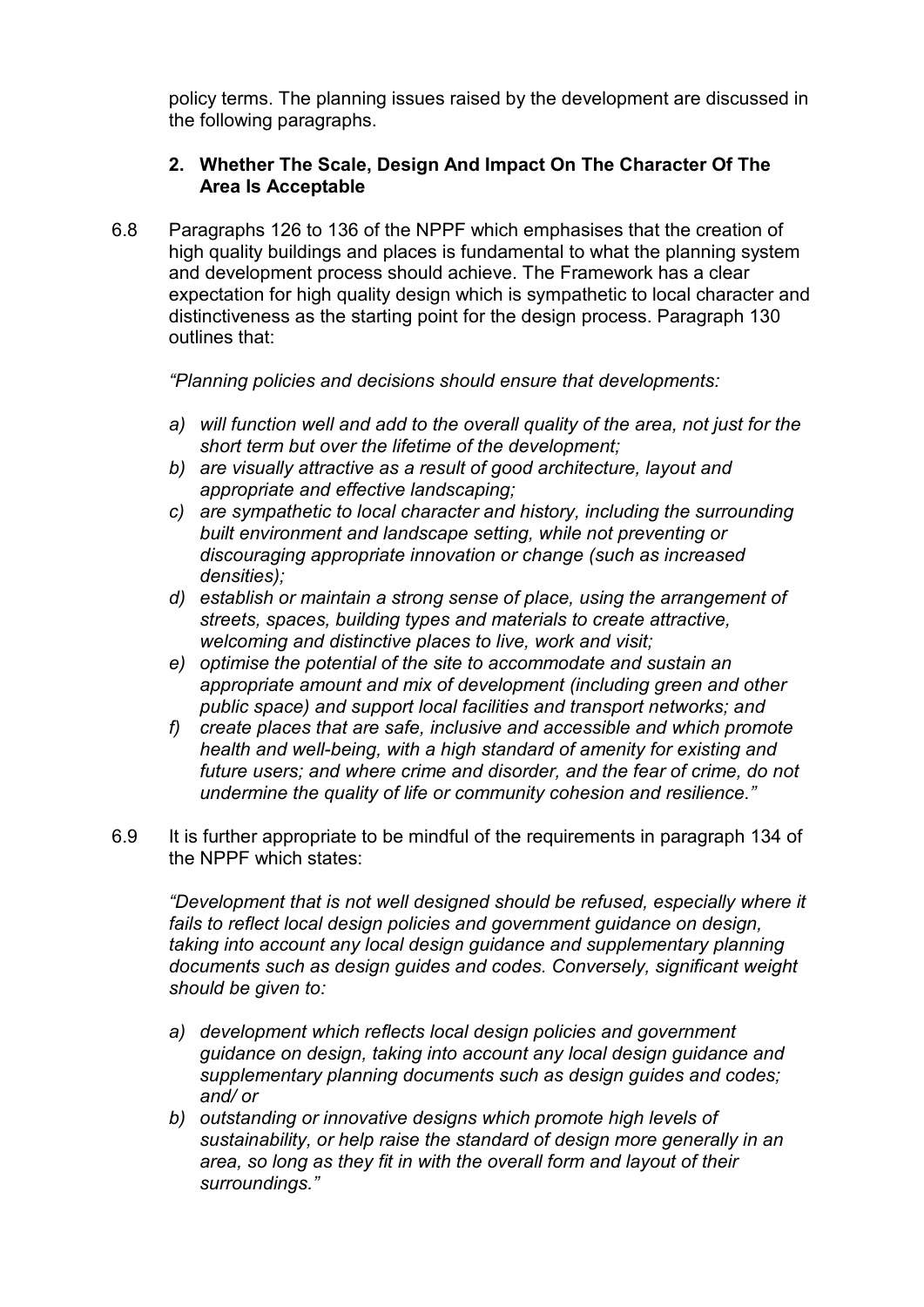- 6.10 Policies seek to ensure that development is appropriate in terms of quality to that of the surrounding area and that development proposals incorporate high standards of design including siting, scale, use of materials and landscaping which respect and, where possible, enhance the distinctive character of townscape and landscape. Developments should therefore harmonise with the surrounding buildings respecting their form in relation to height, scale and massing and making use of appropriate materials and detailing.
- 6.11 This theme is identified in Policy SP6 of the local plan which requires that development proposals should also harmonise with the surrounding buildings respecting their form in relation to height, scale and massing and make use of appropriate materials and detailing. Development of this site will have an impact on the character of the area.
- 6.12 It's proposed that the buildings would be converted with minimal alteration to the front elevations except to provide a reasonable means of access and window opening to make the use of the buildings viable. More extensive alterations are proposed to the rear elevations. The single storey building would largely retain and reuse the existing openings but would incorporate additional windows in the gable. The rear of the two storey building would involve greater alterations to the existing openings with the enlargement of the ground floor apertures and insertion of first floor windows in lieu of the existing ventilation slits. There is little in the way of architectural features in the rear elevation; however, any scheme for conversion must still be appropriate in terms of scale and design and impact on the character of the building. Notwithstanding the heritage issues associated with this site, the alterations are a modern addition but wouldn't adversely affect the character of the building to such a degree as to warrant refusal of the application on this basis. Additionally, there very limited public viewpoints of this elevation and the proposal wouldn't be detrimental to the character of the area.
- 6.13 The development would provide dedicated parking spaces and curtilage to the rear of the buildings which is adequate for the two dwellings of this scale. The converted building would therefore not form a discordant feature and is acceptable in this regard.

# **3. The Impact Of The Development On Heritage Assets**

3a. Listed Buildings

6.14 Pursuing sustainable development involves seeking positive improvements in the quality of the historic environment (paragraph 8).

Impact Of The Proposal On The Character And Setting of the Grade II Listed **Buildings** 

6.15 Section 66(1) of the Planning (Listed Building and Conservation Areas) Act 1990 highlights the statutory duties of local planning authorities (lpa) whilst exercising of their powers in respect of listed buildings. Accordingly, considerable importance and weight should be given to the desirability of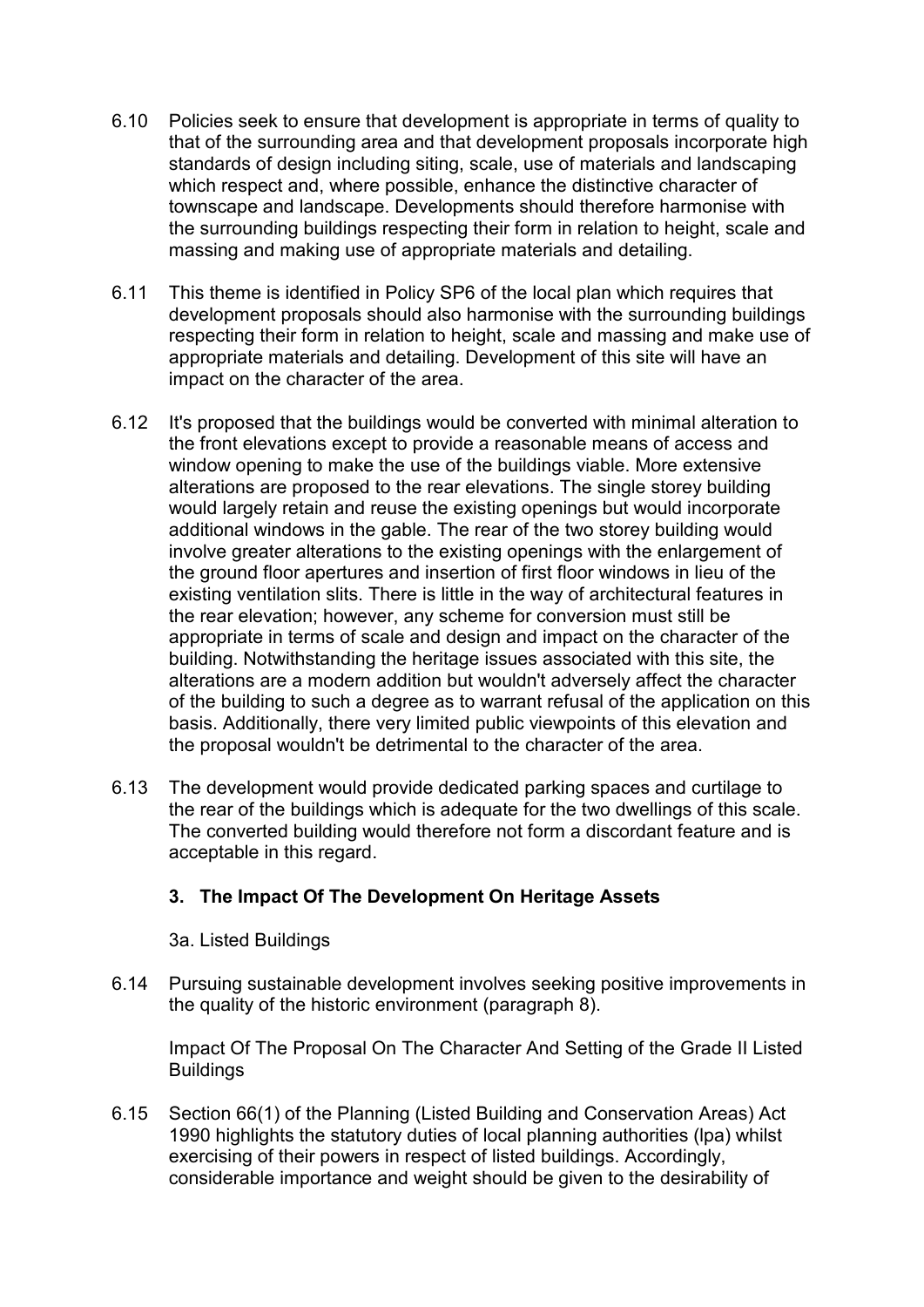preserving listed buildings and their settings when assessing this application. If the harm is found to be less than substantial, then any assessment should not ignore the overarching statutory duty imposed by section 66(1).

- 6.16 Paragraph 201 of the NPPF states that local planning authorities should refuse consent for any development which would lead to substantial harm to or total loss of significance of designated heritage assets. However, in paragraph 202, the NPPF goes on to say that where a development proposal will lead to less than substantial harm to the significance of a designated heritage asset, this harm should be weighed against the public benefits of the proposal, including securing its optimum viable use.
- 6.17 Criteria 7 of Policy SP7 seeks to ensure that development proposals safeguard and enhance conservation areas across the District. Policy HE3 of the local plan also indicates that new development which adversely affects a listed building or its setting will not be permitted. Any harm to the significance of a listed building will only be justified where the public benefits of the proposal clearly outweighs the significance.
	- i) the significance of the heritage asset and the contribution made by its setting
- 6.18 There are several listed buildings in and around this site. The nearest buildings are Oak House and Croft House to the east and Tower Villa, Eden View and Barn View which are directly opposite the site. Wayside and Old School Cottage are listed and to the north-east of the application site. All these properties are Grade II listed and both individually and collectively, contribute to the historic character and appearance of the village.
	- ii) the effect of the proposed development on the settings of the Grade II listed buildings
- 6.19 Historic England has produced a document entitled 'Historic Environment Good Practice Advice in Planning Note 3 - The Setting of Heritage Assets' (TSHA).
- 6.20 The TSHA document and the NPPF make it clear that the setting of a heritage asset is the surroundings in which a heritage asset is experienced. Its extent is not fixed and may change as the asset and its surroundings evolve*.* Elements of a setting may make a positive and negative contribution to the significance of an asset, may affect the ability to appreciate that significance or may be neutral.
- 6.21 The NPPF reiterates the importance of a setting of a listed building by outlining that its setting should be taken into account when considering the impact of a proposal on a heritage asset (paragraph 194). However, in paragraph 202, the NPPF goes on to say that where a development proposal will lead to less than substantial harm to the significance of a designated heritage asset, this harm should be weighed against the public benefits of the proposal.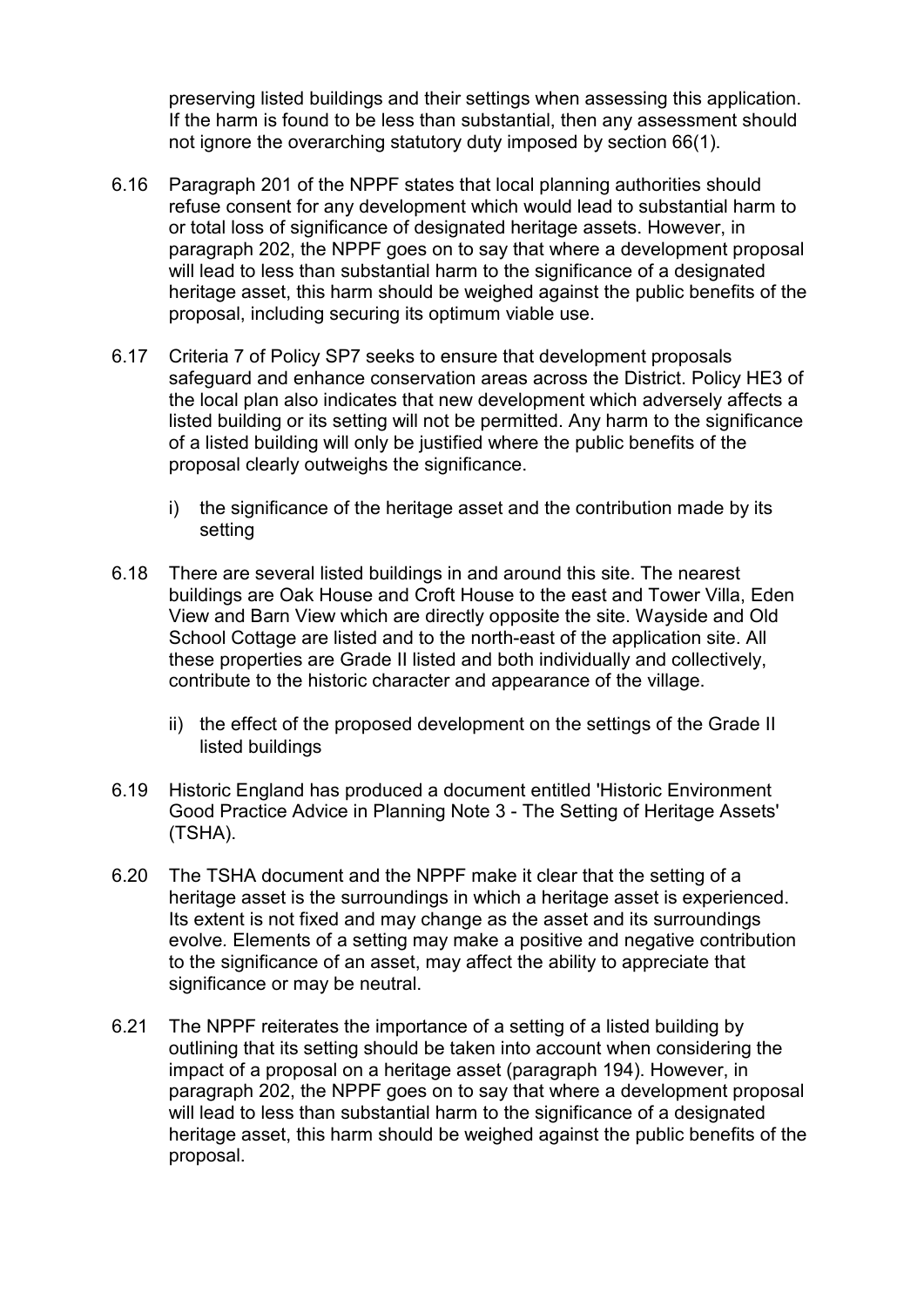- 6.22 Section 66 (1) requires that development proposals consider not only the potential impact of any proposal on a listed building but also on its setting. Considerable importance and weight needs to be given to the desirability of preserving the adjoining listed buildings and settings when assessing this application. If the harm is found to be less than substantial, then any assessment should not ignore the overarching statutory duty imposed by section 66(1).
- 6.23 The council's Conservation Officer has raised the following issues:
	- the site is within the Rickerby Conservation Area, in close proximity to a number of listed buildings and is regarded as an undesignated heritage asset;
	- the Heritage Statement it is not exhaustive and does not provide a great deal of contextual information;
	- the Heritage Statement fails to establish context and neither the Heritage Statement, Design and Access Statement, or the submitted elevations set the barns in context with their attached neighbours, to which they have once been fully integrated;
	- the exterior changes proposed are in clear contradiction of local plan Policy HO6. The character of the building is harmed across all visible elevations, with a layout which appears to be the driver for alterations to the external envelope, rather than the layout being informed by the constraints of the building, with alterations minimised;
	- · any works to fences or walls between the site and Holme Farm would be likely to require listed building consent and/or planning permission;
	- the volume of accommodation desired is incompatible with the maintenance of the exterior envelope of the building. As such, it may be that a single dwelling would have a more acceptable impact. The necessity for windows should be reviewed, with inclusions such as a new large window to the north elevation, serving only a landing, as clearly being superfluous and capable of removal. While it may be acceptable for some additional openings to be created on the south facing elevation, these should be minimal and informed by the need to retain the character of the building. Existing ventilation slots could also be usefully glazed;
	- in its present form the works are not compliant with the policy considerations and should be refused.
- 6.24 Historic England's document "Local Heritage Listing: Identifying and Conserving Local Heritage" states that:

*"Non-designated heritage assets are locally-identified 'buildings, monuments, sites, places, areas or landscapes identified by plan-making bodies as having a degree of heritage significance meriting consideration in planning decisions but which do not meet the criteria for designated heritage assets' (PPG)."*

6.25 It continues that:

*"Non-designated heritage assets can be identified in a number of ways, including:*

· *Local heritage lists*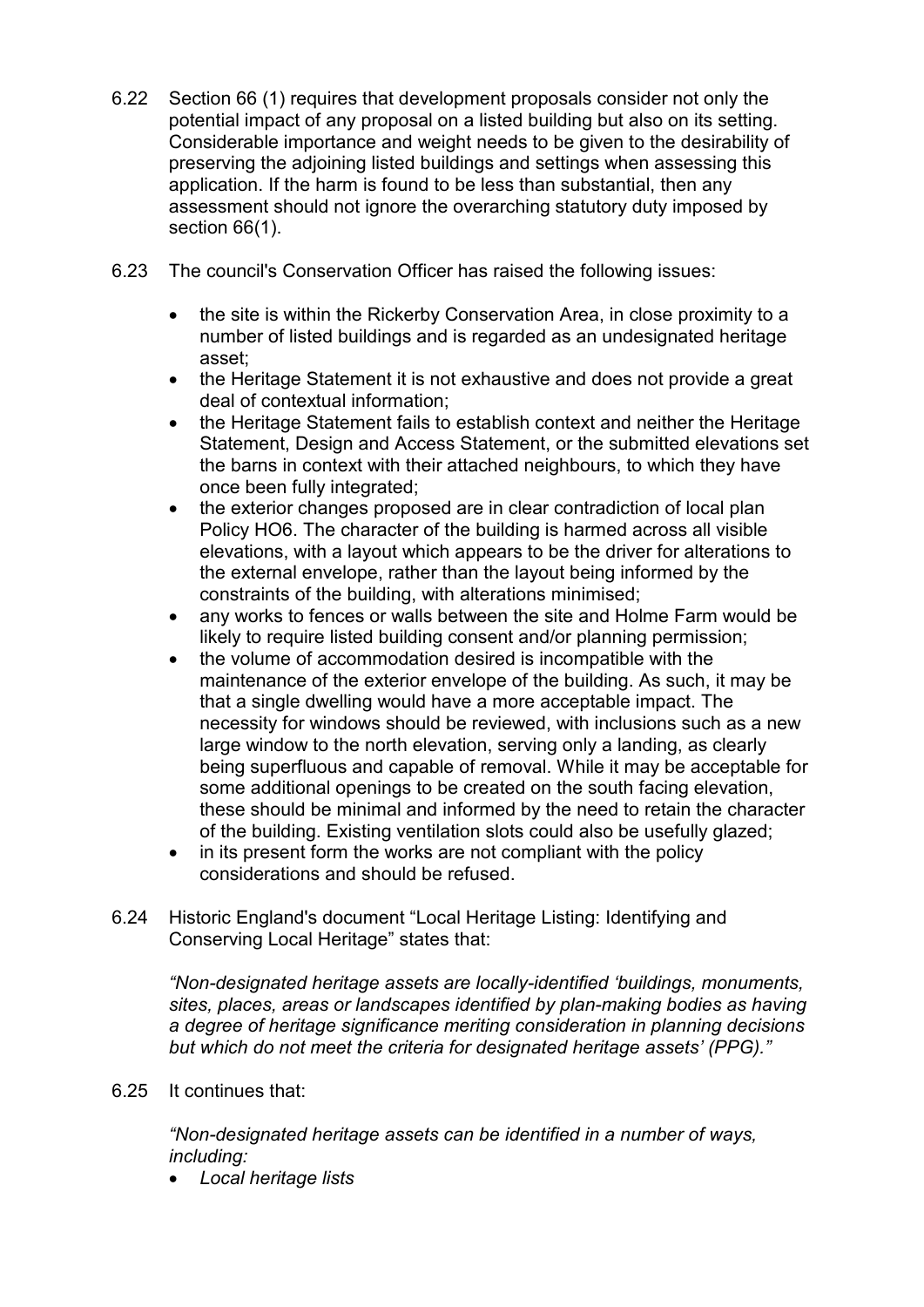- · *Local and Neighbourhood Plans*
- · *Conservation area appraisals and reviews*
- · *Decision-making on planning applications"*
- 6.26 Development proposals affecting an identified non-designated heritage asset will be subject to the requirements of the National Planning Policy Framework at Section 16: Conserving and enhancing the historic environment.
- 6.27 To be considered a non-designated heritage asset, the asset in question should have some qualifying credentials and many local planning authorities have produced guidance in respect of this identifying criteria against which an asset should be assessed. It's commonly found that such criteria can include:

# **Archaeological interest**

**Cumbria Historic Environment Record - an above ground** archaeological site or historic building recorded in the Cumbria Historic Environment Record.

### **Architectural interest**

- · **Aesthetic value** the building or structure, through its intrinsic design value derived from local styles, materials, workmanship or any other distinctive local characteristic, will exhibit a positive external appearance in the streetscene, village or townscape or landscape.
- · **Known architect** the building or structure will be the work of an architect of local, regional or national noteworthiness.
- · **Integrity** the building or structure will retain a degree of intactness and lack of harmful external alteration and, if part of a group, will make a contribution to the surviving completeness of that group.
- · **Landmark status** the building or structure by virtue of its design, age, innovation, construction, position, use or communal associations contributes as a landmark within the local scene.
- · **Group value** the buildings or structures will have a coherent design or historic functional relationship as a group.

#### **Artistic interest**

- · **Aesthetic value** the building or structure, through its intrinsic design value derived from local styles, materials, workmanship or any other distinctive local characteristic, will exhibit a positive external appearance in the streetscene, village or townscape or landscape.
- · **Known designer** the building or structure will be the work of a designer of local, regional or national noteworthiness.

# **Historic interest**

- · **Association** the building or structure will enjoy a significant historical association of local or national noteworthiness including links to important local figures or events.
- · **Rarity** the building or structure must represent a design, use or other quality that was always uncommon or has now become uncommon or exceptional to the locality, district or wider region.
- · **Representativeness** the building or structure will survive as a good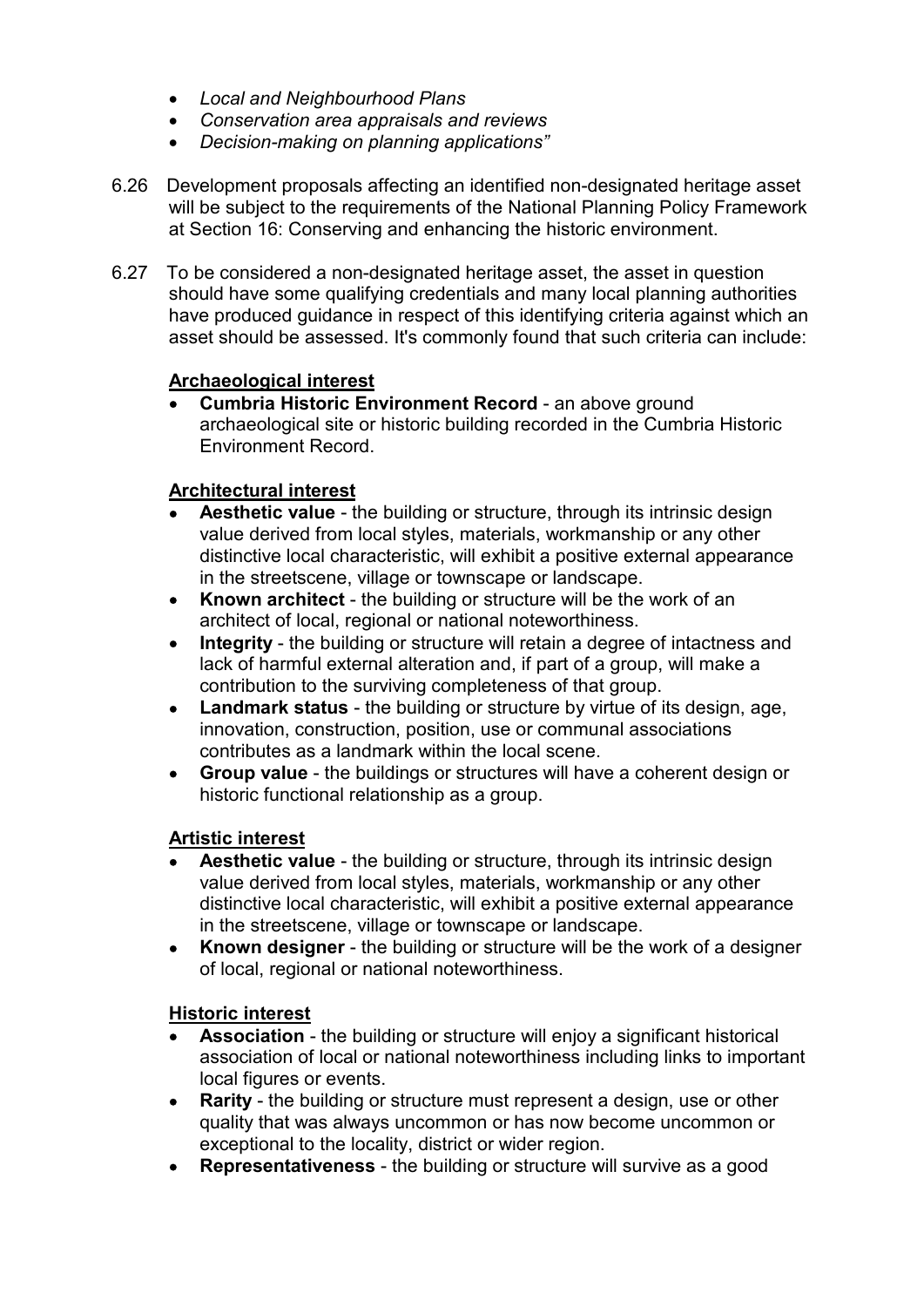quality representative of a particular historical or architectural trend or settlement pattern; or be part of the legacy of a particular individual, architect or designer, architectural or artistic movement, company or group in the past.

- · **Social and communal value** the building or structure will be perceived locally as a source of local identity (for example, commemorative or symbolic), distinctiveness, social interaction or contributing to the collective memory of a place.
- 6.28 Although the building is located in the conservation area adjacent to listed buildings and is a long-standing feature within the character of the locality, it doesn't accord with any of the aforementioned criteria. In this instance, the building isn't considered to be a non-designated heritage asset.
- 6.29 The proposal involves the conversion of existing buildings to form two dwellings. There are listed buildings directly opposite the site and also to the east, adjacent to the proposed car parking area. The converted buildings and the development as a whole would be viewed in the context of these listed buildings but mainly from the front elevation and the streetscene to which there would be some but limited alteration. These alterations are considered acceptable in this regard. Additionally, the removal of the corrugated sheeted roof and replacement with natural slates would be an enhancement to the building in this setting.
- 6.30 Its accepted that the alterations to the rear of the building are more significant but this doesn't necessarily equate to unacceptable alterations. Its already been established that the building isn't considered to be a non-designated heritage asset, although its an important building within the locality and within and adjacent to the designated heritage assets. The rear elevation doesn't command any views from public vantage points, instead facing the curtilage of the proposed dwellings with the River Eden beyond. In determining planning applications, a preference for a scheme may be voiced; however, the applicant is aware of the concerns that have been raised and is keen to pursue the scheme as currently submitted. A balanced judged therefore has to be made as to whether the scheme in its entirely is detrimental to the listed buildings.
- 6.31 Based on the foregoing, it is considered that the proposal (in terms of its location, scale, materials and overall design) wouldn't be detrimental to the immediate context or outlook of the aforementioned adjacent listed buildings.

3b. Impact Of The Proposal On The Rickerby Conservation Area

- 6.32 The application site is located within the Rickerby Conservation Area. Section 72 of the Planning (Listed Building and Conservation Areas) Act 1990, the NPPF, NPPG, Policy HE7 of the local plan are relevant.
- 6.33 Section 72 of the Planning (Listed Building and Conservation Areas) Act 1990 highlights the statutory duties of Local Planning Authorities whilst exercising of their powers in respect to any buildings or land in a conservation area. The aforementioned section states that: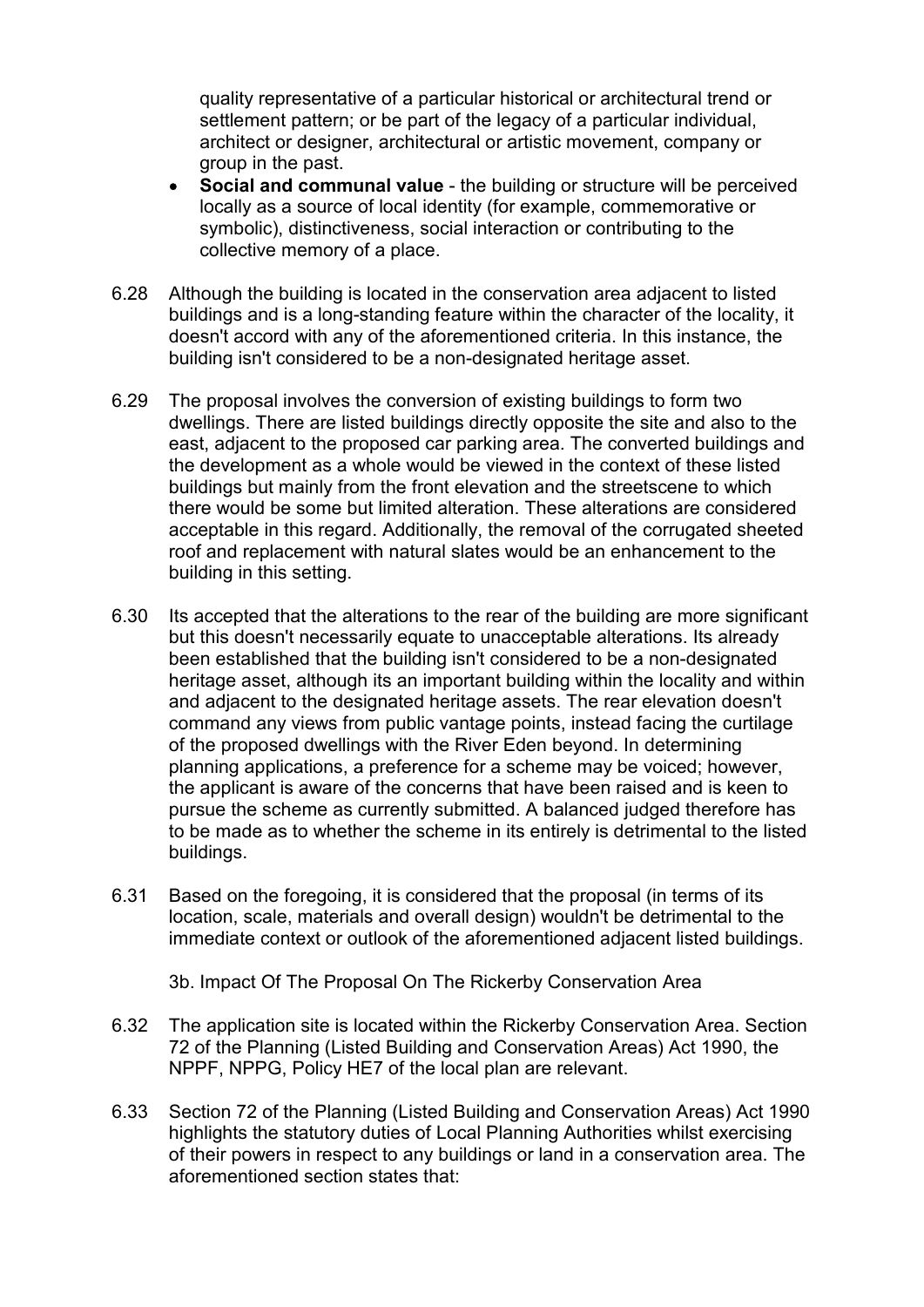*"special attention shall be paid to the desirability or preserving or enhancing the character or appearance of that area".*

- 6.34 The aim of the 1990 Act is reiterated in the NPPF, NPPG and policies within the local plan. Policies HE6 and HE7 of the local plan advise that proposals should preserve or enhance their character and appearance, protecting important views into and out of conservation areas.
- 6.35 Under the requirements of the NPPF, a "*balanced judgement will be required having regard to the scale of any harm or loss and the significance of the heritage asset*." Although some physical changes are proposed to the frontage of the building, the majority of the changes would occur to the rear elevation which isn't visible from outwith the site from public viewpoints. The replacement roof covering would be an enhancement to the conservation area. On this basis, the proposal would preserve the character and appearance of the Rickerby Conservation Area and wouldn't prejudice important views into or out of the conservation area. Accordingly, the proposal would not be contrary to planning policies.

#### **4. Impact On The Living Conditions Of The Occupiers Of Neighbouring Properties**

- 6.36 Development should be appropriate in terms of quality to that of the surrounding area and should not have an adverse impact on the living conditions of the occupiers of adjacent residential properties. The SPD provides guidance as to minimum distances between primary windows in order to respect privacy and avoid overlooking. Any subsequent scheme would have to be mindful and have regard to the distances outlined in the SPD i. e. 12 metres between primary windows and blank gables and 21 metres between primary windows.
- 6.37 The City Council's Supplementary Planning Document "Achieving Well Designed Housing", on the matter of privacy, states that:

*"Where a development faces or backs onto existing development, in order to respect privacy within rooms a minimum distance of 21 metres should usually be allowed between primary facing windows (and 12 metres between any wall of the building and a primary window). However, if a site is an infill, and there is a clear building line that the infill should respect, these distances need not strictly apply.* (para. 5. 44) *While it is important to protect the privacy of existing and future residents, the creation of varied development, including mews style streets, or areas where greater enclosure is desired, may require variations in the application of minimum distances. "* (para. 5. 45)

6.38 Given the orientation of the proposed dwelling with neighbouring properties together with the separation distances and intervening boundary, it is not considered that there is any conflict with the council's requirements for minimum distances between windows and thus, would not result in an issue of overlooking or loss of privacy. It is inevitable that any development may lead to increased levels of traffic and noise; however, given that the size of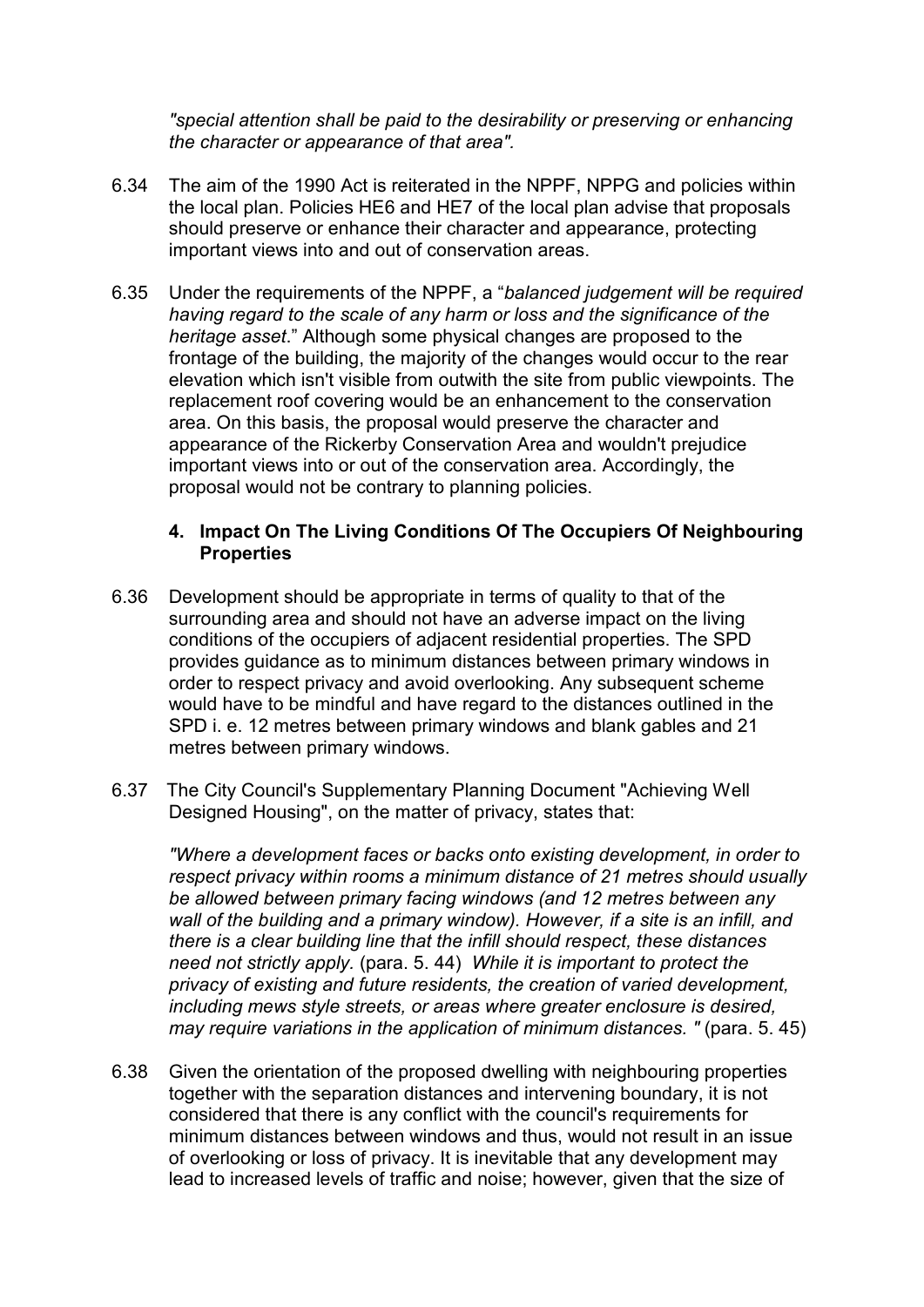the site the level of usage would not warrant refusal of the application on this basis.

- 6.39 Furthermore, to mitigate for any unacceptable noise and disturbance during construction works a condition could be imposed which would limit construction hours.
- 6.40 In overall terms, taking into consideration the scale and position of the proposed application site in relation to neighbouring properties, it is unlikely that the living conditions of the occupiers of the surrounding properties will be compromised through loss of light, loss of privacy or over dominance.

# **5. Impact On Highway Safety**

6.41 Planning policies require that development proposals are served by an appropriate access and provide adequate parking facilities. The site is served by an existing vehicular access and the development would incorporate four car parking spaces. The fact that the properties would be accessed from a private road isn't a material planning consideration as the developer should ensure that the relevant rights of access and maintenance issues are in place and agreed with the relevant parties. Cumbria County Council, as the Highway Authority has raised no objection and the proposal does not raise any highway issues. It would be appropriate, however, it impose a condition on any consent requiring the retention of these parking spaces. A condition is imposed in relation to the submission of details for the parking of vehicles engaged with the construction process.

# **6. Whether The Method of Disposal of Foul And Surface Water Are Appropriate**

- 6.42 In accordance with the NPPF and the NPPG, the site should be drained on a separate system with foul water draining to the public sewer and surface water draining in the most sustainable way. The NPPG clearly outlines the hierarchy to be investigated by the developer when considering a surface water drainage strategy which should be considered in the following order of priority:
	- 1. into the ground (infiltration);
	- 2. to a surface water body;
	- 3. to a surface water sewer, highway drain, or another drainage system;
	- 4. to a combined sewer.
- 6.43 In order to protect against pollution, Policies IP6 and CC5 of the local plan seek to ensure that development proposals have adequate provision for the disposal of foul and surface water. The application form states that the surface water would be disposed of to an existing watercourse whilst the means of foul drainage is unknown. In the absence of any further details, it would be appropriate to require the submission of further details should be secured by means of a planning condition.
- 6.44 Cumbria County Council as the Lead Local Flood Authority has raised no issues in respect of the surface water drainage other than comments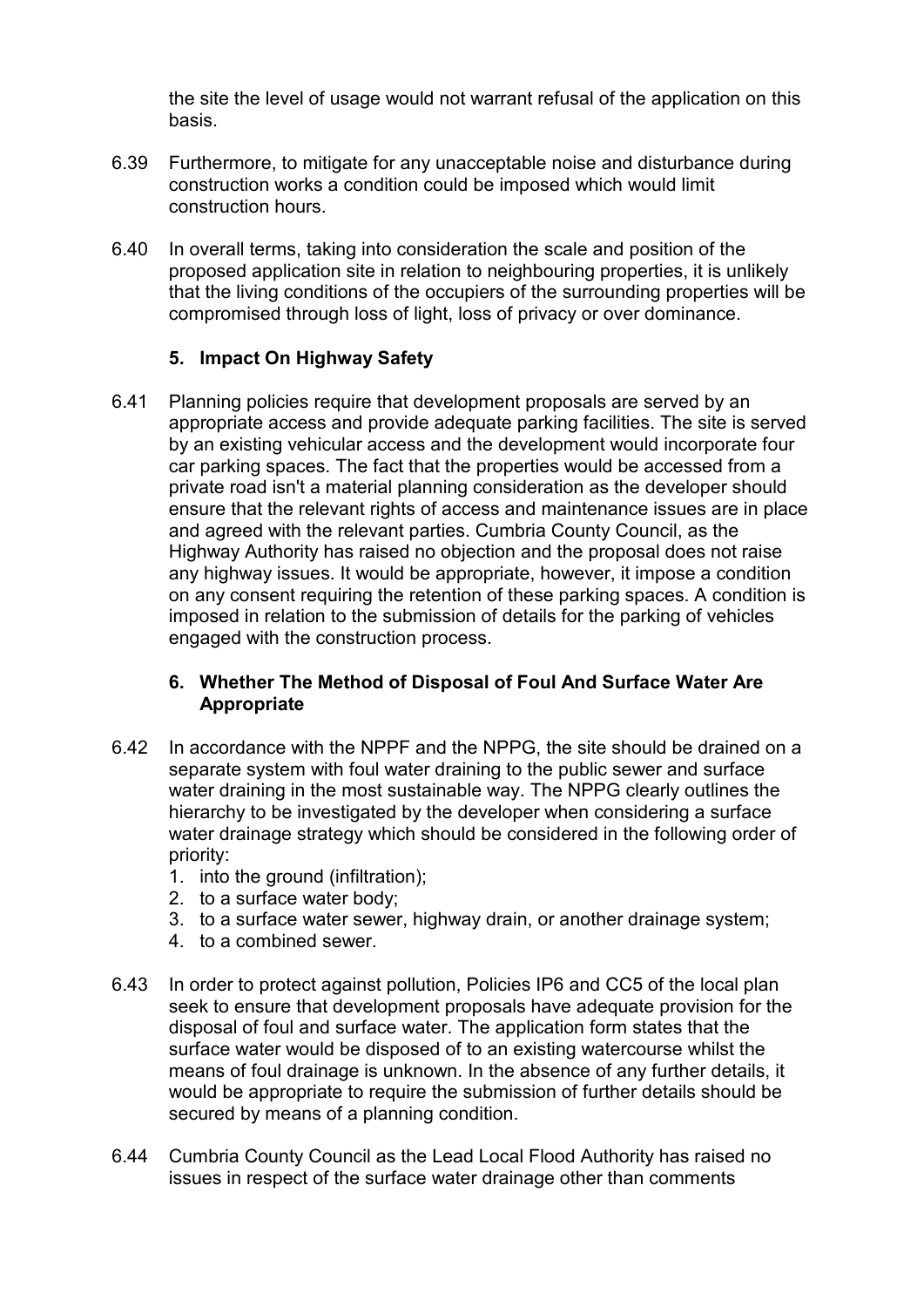regarding the development within the Flood Zone.

### **7. Development Within The Flood Zone**

- 6.45 This site lies within an area designated as Flood Zones 2 and 3 and as such there is potential for the site to flood and the proposed dwelling is referred to as a "more vulnerable" in flood risk terms.
- 6.46 Planning Practice Guidance states that "*The National Planning Policy Framework sets strict tests to protect people and property from flooding which all local planning authorities are expected to follow. Where these tests are not met, national policy is clear that new development should not be allowed*". This is an important consideration in the determination of this application.
- 6.47 The buildings are located within Flood Zone 2 whilst the adjoining land which would be the curtilage of the properties is located within Flood Zone 3.
- 6.48 Paragraph 168 of the NPPF states:

*"Applications for some minor development and changes of use should not be subject to the sequential or exception tests but should still meet the requirements for site-specific flood risk assessments set out in footnote 55."*

6.49 Further guidance is found in the NPPG Paragraph: 048 Reference ID: 7-048-20140306 (Revision date: 06 03 2014) which states:

#### *"The flood risk issues raised by changes of use What issues need to be considered and what does the applicant need to do?*

*A change in use may involve an increase in flood risk if the vulnerability classification of the development is changed. In such cases, the applicant will need to show in their flood risk assessment that future users of the development will not be placed in danger from flood hazards throughout its lifetime. Depending on the risk, mitigation measures may be needed. It is for the applicant to show that the change of use meets the objectives of the Framework's policy on flood risk. For example, how the operation of any mitigation measures can be safeguarded and maintained effectively through the lifetime of the development.*

*The local planning authority may have a Local Plan policy on what changes of use will be acceptable in areas at risk of flooding."*

- 6.50 The gov.uk website requires that the Environment Agency is consulted for development proposals in Flood Zone 2 if the development (including change of use) is:
	- within 20m of a main river on the Environment Agency flood map
	- if the development's flood risk vulnerability classification is:
	- · 'essential infrastructure'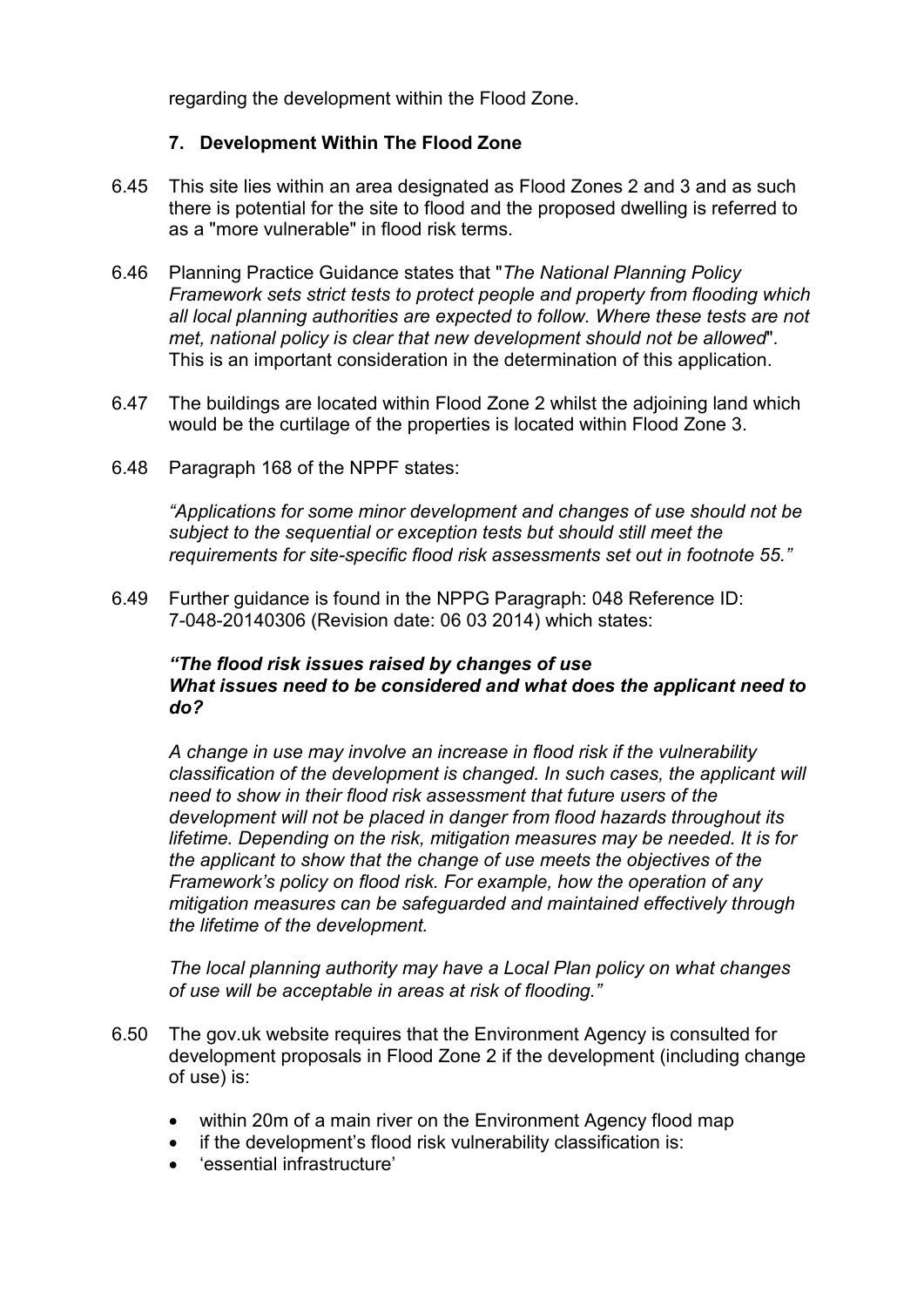- · 'highly vulnerable'
- · 'more vulnerable' and it's a landfill, waste facility site, caravan or camping site
- · 'less vulnerable' and it's a waste treatment site, mineral processing site, water treatment plant, or sewage treatment plant.
- 6.51 The application is accompanied by a Flood Risk Assessment which confirms that:
	- *"3.1 The barns are already positively drained in relation to their surface water and it is therefore considered that there would be no further increase in surface water run off. Garden areas will remain as grass and any additional hard standing for car parking will be permeable.*
	- *3.2 As several properties are currently draining into the foul systems on land owned by the applicant and in need of upgrading, discussions are ongoing in this regard and it is anticipated that this will be covered by condition in order to allow for a holistic solution which will be of benefit to the River Eden.*
	- *3.3 The extension of The Park was subject to inundation, this lies approximately 0.5m lower that the FFL of the barn which are at a FFL of approx 17.00 AOD. A detailed topographical survey has been undertaken and accompanies the application. This ensures that the FFL is above the flood level of the most extreme event.*
	- *3.4 The floors are a solid construction and will remain so.*
	- *3.5 The walls are sandstone and will remain so.*
	- *3.6 External doors will be weather tight and flood gates can be attached if necessary, there are no air brick below flood levels.*
	- *3.7 Electrics will be fed from the top down with sockets 600mm above floor level."*
- 6.52 Planning permission was granted for flood defence works including the construction of a walled barrier. This was subsequently amended in 2019 and the approved drawings show a wall extending from the rear of The Park, adjacent to the site, whose alignment then is to the south before heading west to the rear of the application site and the adjacent properties, Oak House and Croft House. Notwithstanding this issue, it has been demonstrated in the preceding paragraphs that the proposal is complaint with the national planning policy requirements.

# **8. The Impact Of The Development On Hadrian's Wall Buffer Zone**

6.53 The site is located wholly within the Hadrian's Wall Buffer Zone where policies require that development will not be permitted where there is an unacceptable impact on the Hadrian's Wall Military Zone World Heritage Site.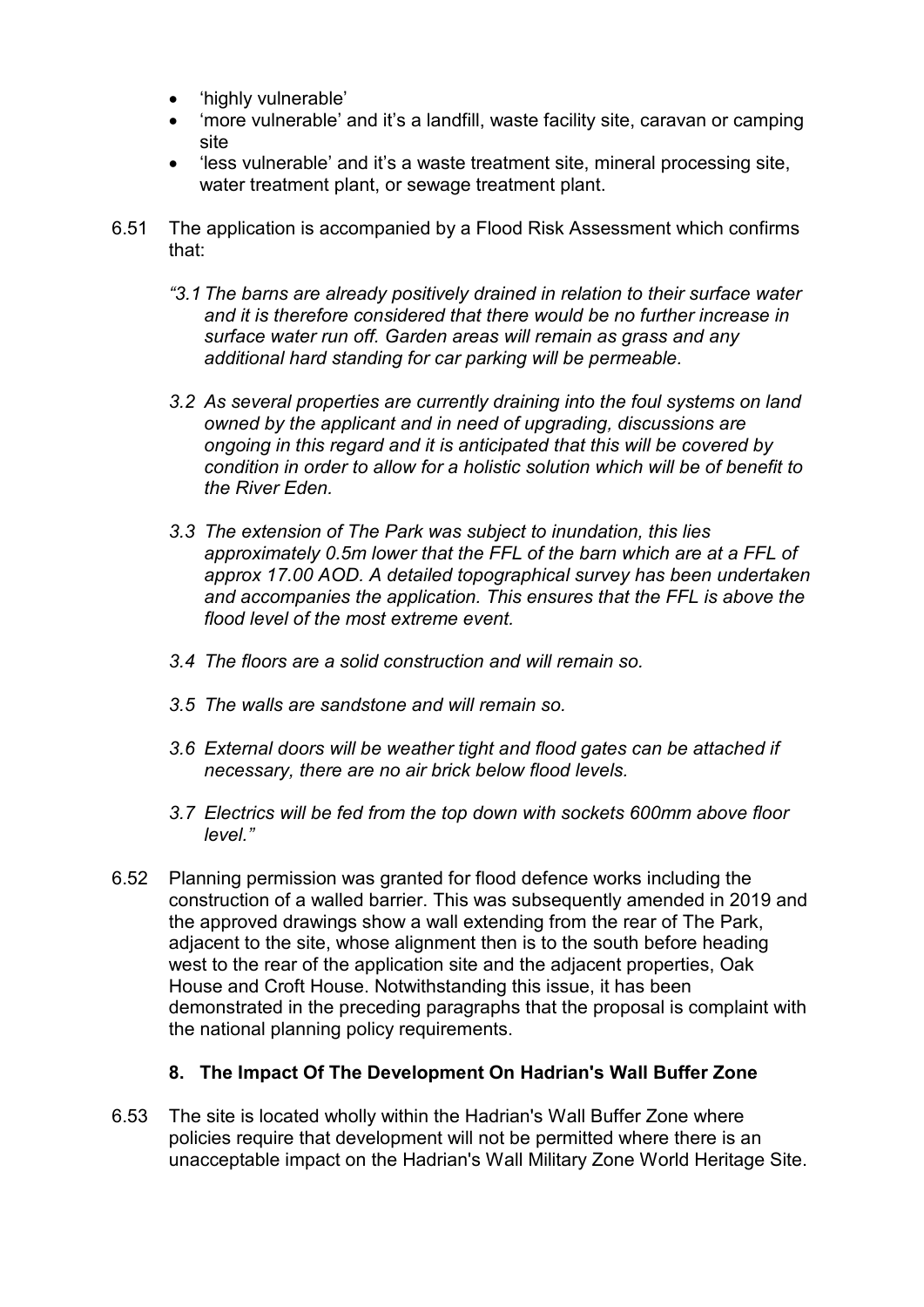- 6.54 Development within or adjacent to existing settlements, established farmsteads and other groups of buildings will be permitted, where it is consistent with other policies of the local plan, providing that the proposal reflects the scale and character of the existing group of buildings and there is no unacceptable adverse effect on the character and/or appearance of the Hadrian's Wall Military Zone World Heritage Site.
- 6.55 The proposal involves the conversion of existing buildings to which Historic England has raised no objection. On this basis, the proposal doesn't raise any issues in respect of any impact on the character or appearance of the buffer zone.

### **9. Impact Of The Proposal On Biodiversity**

- 6.56 Planning Authorities in exercising their planning and other functions must have regard to the requirements of the EC Habitats Directive (92/43/EEC) when determining a planning application as prescribed by regulation 3 (4) of the Conservation (Natural Habitats, &c.) Regulations 1994 (as amended). Such due regard means that Planning Authorities must determine whether the proposed development meets the requirements of Article 16 of the Habitats Directive before planning permission is granted. Article 16 of the Directive indicates that if there is reasonable likelihood of a European protected species being present then derogation may be sought when there is no satisfactory alternative and that the proposal will not harm the favourable conservation of the protected species and their habitat.
- 6.57 The application is accompanied by a report assessing he potential presence and impact on bats, barn owls and breeding birds. The report concludes that:

*"There were no signs of Barn Owls or bats in the building, starlings were nesting in the south eaves.*

*Brown Long Eared, Noctule, Myotis and Pipistrelle bat activity was observed along the road and around the buildings with the trees and buildings providing sheltered light sampling, feeding and commuting areas.*

*A single Pipistrelle was noted emerging from the eaves of a property to the north.*

*Extreme care must be taken when carrying out demolition of walls and opening up roof, crevices should be checked with a torch or endoscope, any bats found should be relocated by a Licenced Bat Worker and joints sleeved to allow egress but prevent re-access, or larger crevices provided with mortar tubes to allow bats to re-enter wall or roof cavities.*

*Bats to be encouraged on site by allowing them access to the buildings post-works and by providing bat boxes.*

*Provided works are carried out as recommended above, then it will not be necessary to apply for an EPS (European Protected Species) Licence for*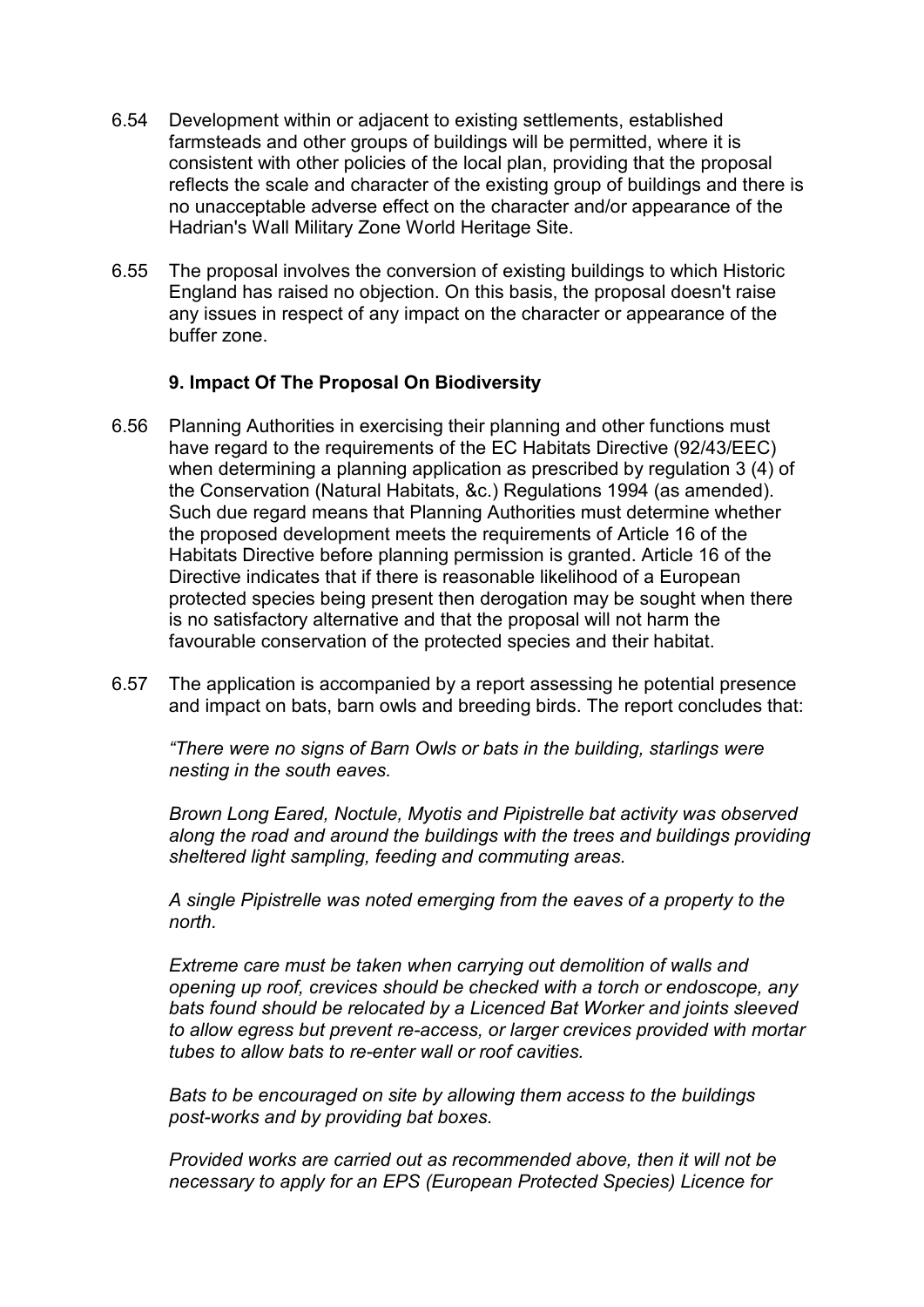*bats."*

6.58 Subject to the inclusion of conditions requiring the development to be undertaken in accordance with the report together with the submission of further details which would address the issue of enable bats to access the building and the siting of bat boxes, the proposal doesn't raise any issues in terms of protected species. Additionally, an Informative has been included within the decision notice ensuring that if a protected species is found all work must cease immediately and the local planning authority informed.

# **10. Other Matters**

- 6.59 Policy IP2 requires that developments are encouraged to include sustainable vehicle technology with developments, as such, it is appropriate to impose a condition require the provision of a suitable charging point for electric vehicles.
- 6.60 To ensure that provision is made for the storage of waste, a condition is included requiring the supply of suitable waste receptacles.
- 6.61 Reference is made in the representations that no structural survey has been submitted. This isn't a mandatory requirement. The building appears to be in good condition and suitable conversion, only if this were in doubt would such a survey be requested.

# **Conclusion**

- 6.62 In overall terms, the principle of residential development in Rickerby is acceptable. The proposal would seek to reuse existing buildings with limited alteration to the front of the building. The replacement of the roof covering with stale would be an improvement to the building and enhancement to the character of the locality.
- 6.63 The design and fenestration of the building would result in less than substantial harm to the adjacent listed buildings. The development of these buildings would preserve the character and appearance of the Rickerby Conservation Area. The development wouldn't be detrimental to the character or appearance of the surrounding designated area or the Hadrian's Wall Buffer Zone.
- 6.64 The residential accommodation would be provided wholly within Flood Zone 2 where the accompanying Flood Risk Assessment proposes mitigation measures within the development that would address potential flooding issues.
- 6.65 In the context of the site, the amenity of the occupiers of the neighbouring property would not be adversely affected. Adequate provision could be made for foul and surface water drainage (through the imposition of planning conditions) together with the access and parking arrangements.
- 6.66 Nevertheless, in overall terms, the proposal is considered to be contrary to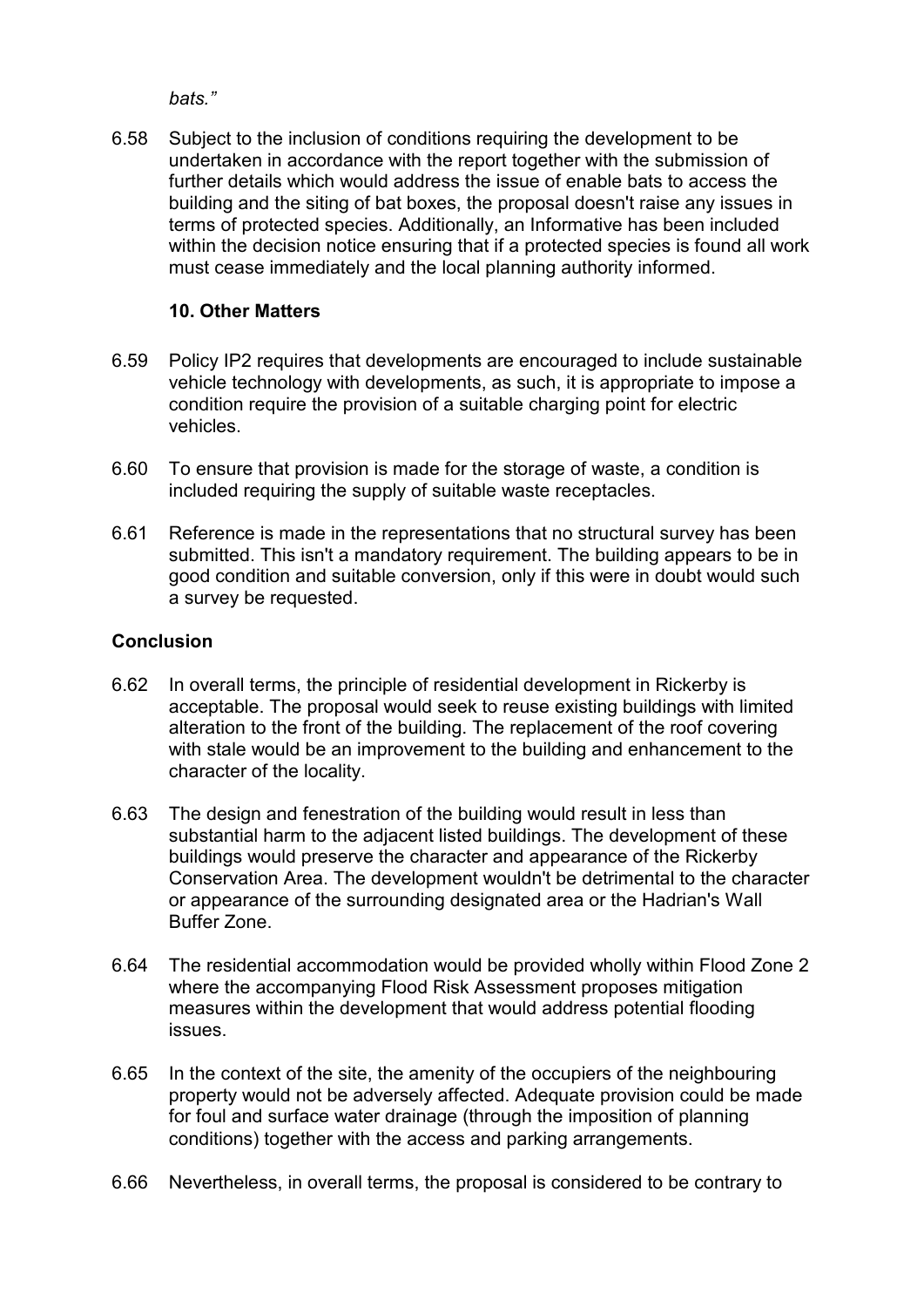the objectives of the relevant local plan policies and the NPPF.

# **7. Planning History**

7.1 There is no planning history relating to this site.

# **8. Recommendation: Grant Permission**

- 1. The development shall be begun not later than the expiration of 3 years beginning with the date of the grant of this permission.
	- **Reason:** In accordance with the provisions of Section 91 of the Town and Country Planning Act 1990 (as amended by Section 51 of the Planning and Compulsory Purchase Act 2004).
- 2. The development shall be undertaken in strict accordance with the approved documents for this Planning Permission which comprise:
	- 1. the Planning Application Form received 29th July 2021;
	- 2. the Site Location Plan received 29th July 2021;
	- 3. the Plans and Elevations received 11th October 2021 (Drawing no. 20-150-04A Rev A);
	- 4. the Survey for Bats, Barn Owls & Breeding Birds received 2nd August 2021;
	- 5. the Flood Risk Assessment received 29th July 2021;
	- 6. the Notice of Decision;
	- 7. any such variation as may subsequently be approved in writing by the local planning authority.

**Reason:** To define the permission.

3. Prior to the commencement of any development, a surface water drainage scheme, based on the hierarchy of drainage options in the National Planning Practice Guidance with evidence of an assessment of the site conditions (inclusive of how the scheme shall be managed after completion) shall be submitted to and approved in writing by the local planning authority.

The surface water drainage scheme must be in accordance with the Non-Statutory Technical Standards for Sustainable Drainage Systems (March 2015) or any subsequent replacement national standards and unless otherwise agreed in writing by the local planning authority, no surface water shall discharge to the public sewerage system either directly or indirectly. The development shall be completed, maintained and managed in accordance with the approved details.

**Reason:** To ensure a satisfactory form of development and to prevent an undue increase in surface water run-off and to reduce the risk of flooding in accordance with Policies SP6 and CC5 of the Carlisle District Local Plan 2015-2030 and to promote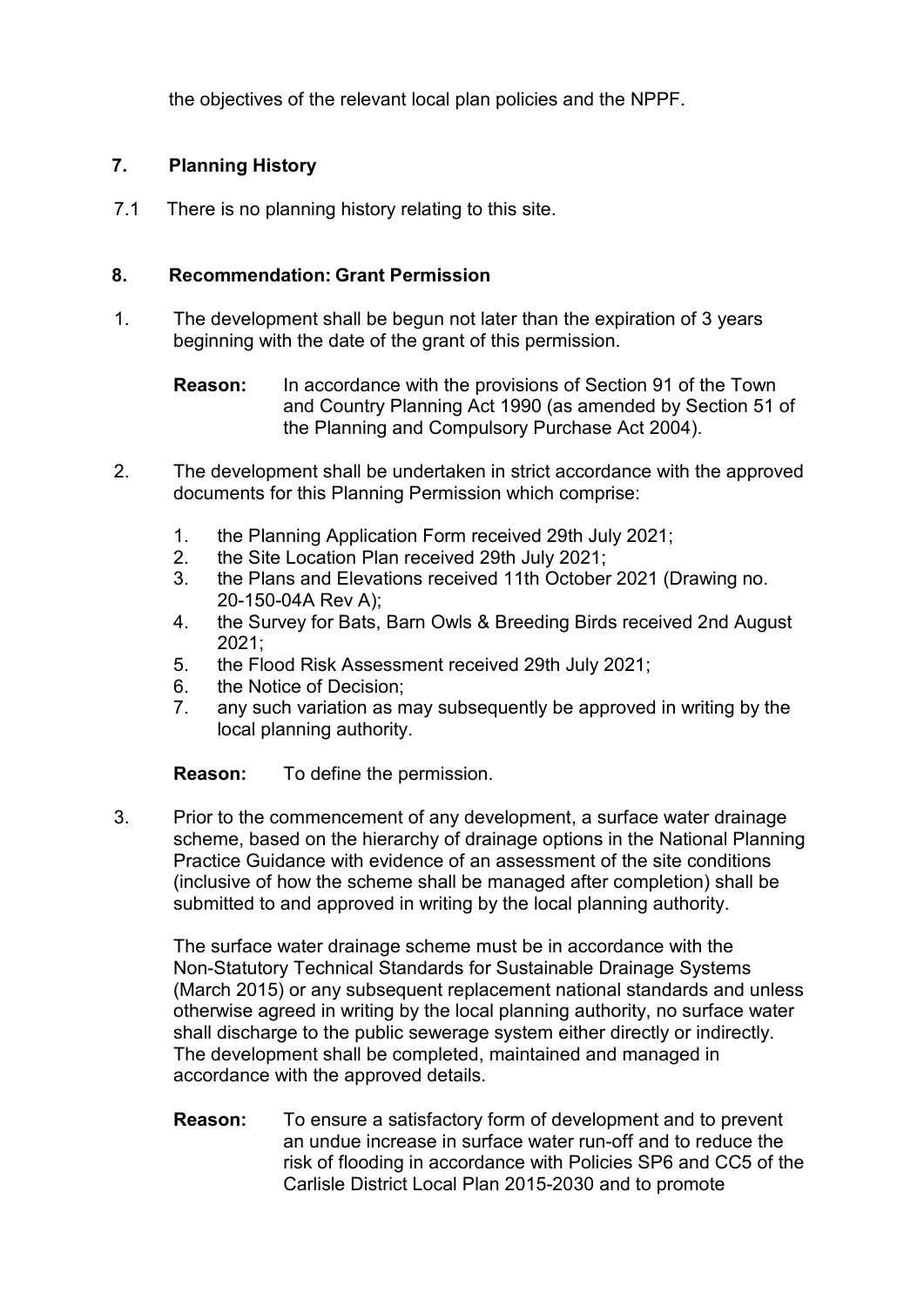sustainable development, secure proper drainage and to manage the risk of flooding and pollution in accordance with policies within the National Planning Policy Framework and National Planning Practice Guidance.

4. No development approved by this permission shall be commenced until a scheme for the conveyance of foul drainage to has been submitted to and approved in writing by the local planning authority. The development shall then be undertaken in accordance with the approved details.

**Reason**: To prevent pollution of the water environment in accordance with Policy IP6 of the Carlisle District Local Plan 2015-2030.

- 5. Prior to the first occupation of any dwelling herby approved, detailed bat mitigation measures shall be submitted to an agreed in writing by the local planning authority. The development shall then be undertaken and completed in accordance with the approved details and retained thereafter.
	- **Reason:** To ensure the provision of adequate bat mitigation measures in accordance with Policy GI3 of the Carlisle District Local Plan 2015 - 2030.
- 6. Before any development takes place, a plan shall be submitted for the prior approval of the local planning authority reserving adequate land for the parking of vehicles engaged in construction operations associated with the development hereby approved, and that land, including vehicular access thereto, shall be used for or be kept available for these purposes at all times until completion of the construction works.
	- **Reason:** The carrying out of this development without the provision of these facilities during the construction works is likely to lead to inconvenience and danger to road users and to support Policy SP6 and IP3 of the Carlisle District Local Plan 2015-2030.
- 7. Prior to their use on site, samples or full details of all materials to be used on the exterior have been submitted to and approved in writing by the local planning authority. The hereby permitted development shall be carried out and completed in full accordance with the approved details.

**Reason:** In the interests of visual amenity in accordance with Policies HO6 and CM5 of the Carlisle District Local Plan 2015-2030.

- 8. Prior to their use on site, full details of the proposed hard surface finishes to all external areas shall have been submitted to and approved in writing by the local planning authority. The hereby permitted development shall be carried out and completed in full accordance with the approved details.
	- **Reason:** In the interests of visual amenity in accordance with Policies SP6 and HO6 of the Carlisle District Local Plan 2015-2030.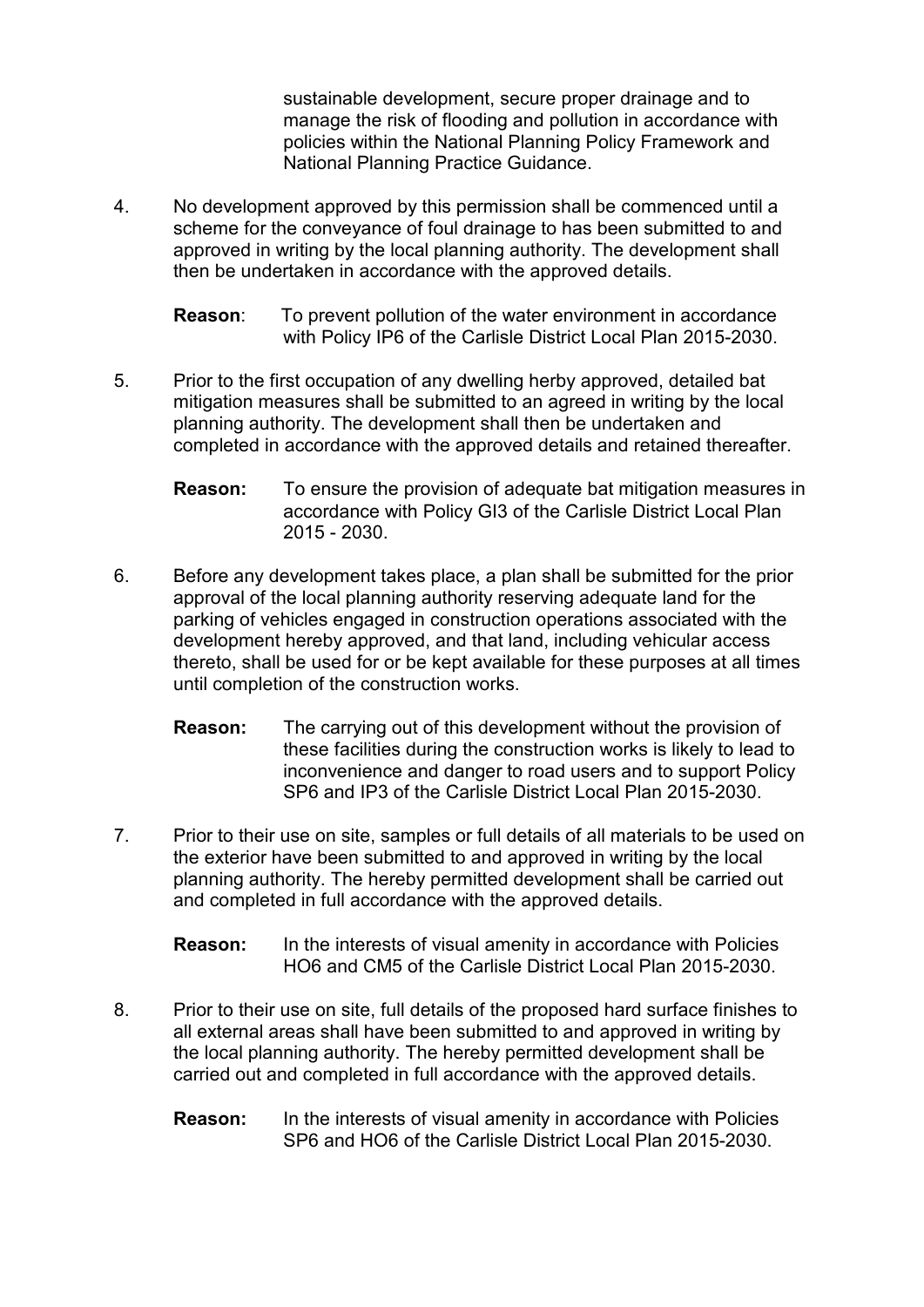- 9. All boundary fences, walls, screens or other means of enclosure shall only be installed or erected in strict accordance with a scheme that shall first have been submitted to and approved in writing by the local planning authority, which shall include:
	- 1. precise details of the item(s) including materials, location and height;
	- 2. timescale for implementation;
	- 3. any maintenance proposals identified as necessary within the first 5 years following provision.
	- **Reason:** To ensure that the appearance of the development will be in keeping with the locality and to protect visual amenity, in accordance with Policy SP6 of the Carlisle District Local Plan 2015-2030.
- 10. All new windows and doors to be installed in the dwellings shall strictly accord with detailed drawings and specifications that shall first have been submitted to and approved in writing by the local planning authority. Such details shall include the frames, means of affixing to the wall, the size and opening arrangements of the window, the method of glazing, frames, cill and lintol arrangement.
	- **Reason:** To ensure that the works are appropriate to the building and the character of the Rickerby Conservation Area in accordance with Policies SP7 and HE7 of the Carlisle District Local Plan 2015-2030.
- 11. As part of the development hereby approved, adequate underground ducts shall be installed to enable telephone services, electricity services and television services to be connected to any premises within the application site.

**Reason:** To afford adequate service connection in accord with Policy IP4 of the Carlisle District Local Plan 2015-2030.

- 12. Prior to the occupation of any dwelling, a 32Amp single phase electrical supply shall be installed to allow future occupiers to incorporate an individual electric car charging point for the property. The approved works for any dwelling shall be implemented on site before that unit is first brought into use and retained thereafter for the lifetime of the development.
	- **Reason:** To ensure the provision of electric vehicle charging points for each dwelling, in accordance with Policy IP2 of the Carlisle District Local Plan 2015-2030.
- 13. No work associated with the construction of the residential units hereby approved shall be carried out before 0730 hours on weekdays and Saturdays nor after 1800 hours on weekdays and 1600 hours on Saturdays (nor at any times on Sundays or statutory holidays).
	- **Reason:** To prevent disturbance to nearby occupants in accordance with Policy CM5 of the Carlisle District Local Plan 2015-2030.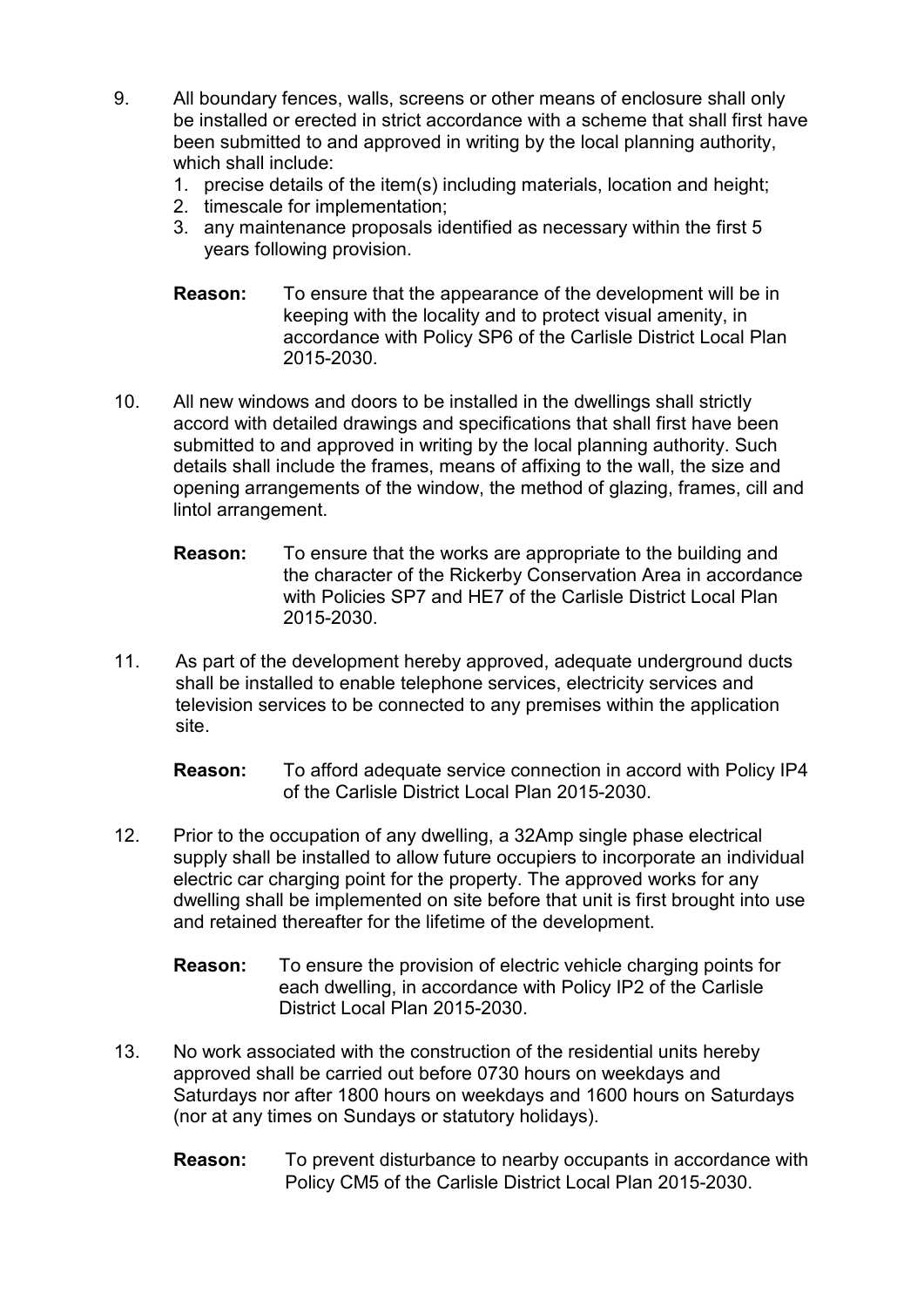14. Prior to the occupation of any dwelling hereby permitted suitable receptacles shall be provided for the collection of waste and recycling in line with the schemes available in the Carlisle district.

**Reason:** In accordance with Policy IP5 of the Carlisle District Local Plan 2015-2030.

15. In the event that contamination is found at any time when carrying out the approved development that was not previously identified it must be reported in writing immediately to the local planning authority. An investigation and risk assessment must be undertaken and where remediation is necessary a remediation scheme must be prepared, which is subject to the approval in writing of the local planning authority. Site investigations should follow the guidance in BS10175.

Following completion of measures identified in the approved remediation scheme a verification report must be prepared, which is subject to the approval in writing of the local planning authority.

- **Reason** To ensure that risks from land contamination to the future users of the land and neighbouring land are minimised, together with those to controlled waters, property and ecological systems, and to ensure that the development can be carried out safely without unacceptable risks to workers, neighbours and other offsite receptors in accordance with Policy CM5 of the Carlisle District Local Plan 2015-2030.
- 16. Any parking area subsequently approved shall be constructed in accordance with the approved plans before any dwelling is occupied. The parking area shall be retained unaltered unless otherwise agreed in writing by the local planning authority.
	- **Reason:** To ensure adequate access is available for each occupier in accordance with Policies SP6, HO2 and IP3 of the Carlisle District Local Plan 2015-2030.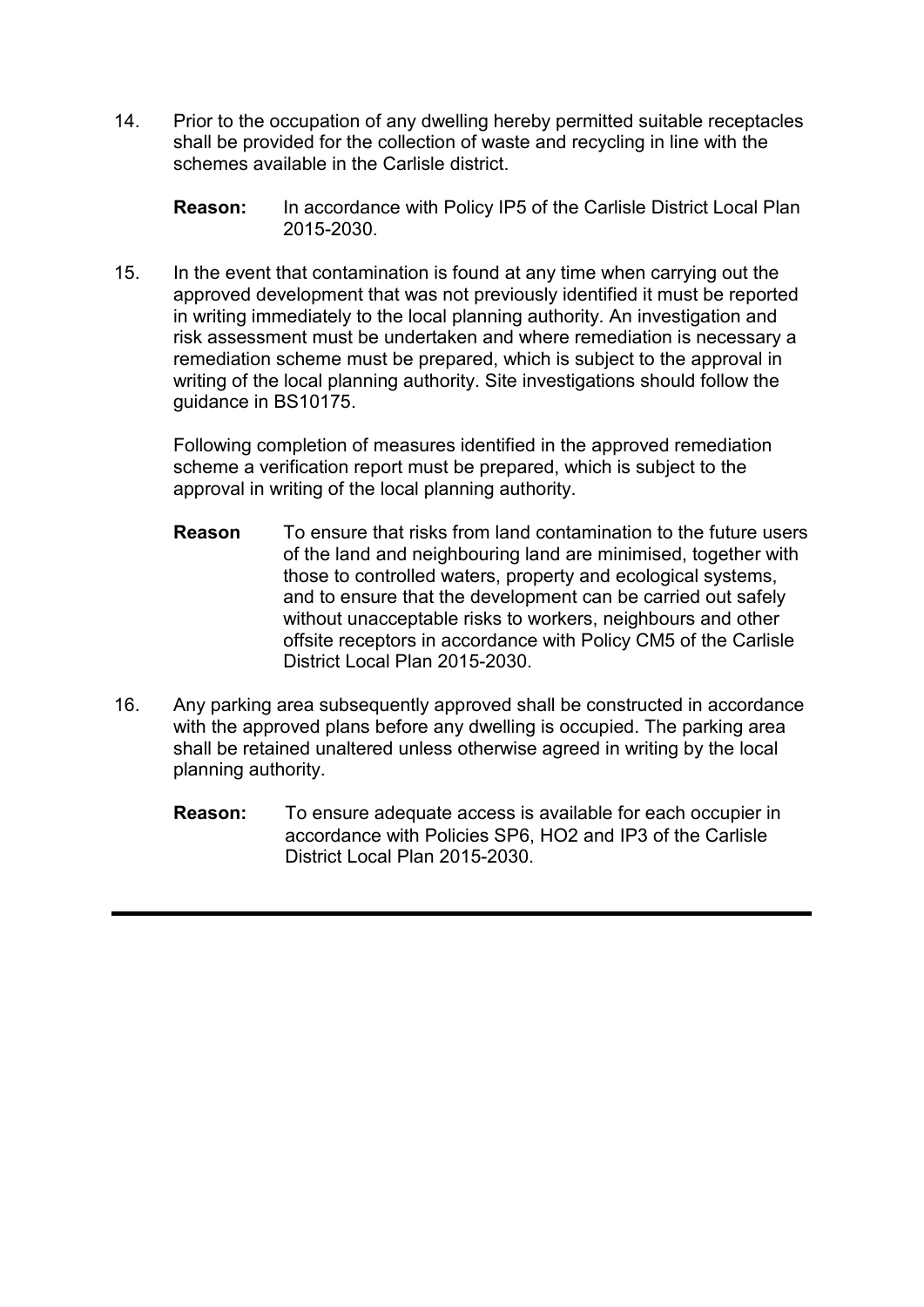**BOX** 

This drawing is copyright. Reproduction is not permitted. Do not scale from the drawing.<br>Any discrepancy must be reported to the architect immediately and before proceeding.

www.blackboxarchitects.com

mail @ blackboxarchitects.com







0 metres 100 metres Location Plan 1:2500

| Project | The Park Barn, Rickerby |  |                   |  |              | <b>Black Box Architects Limited.</b><br>1 Devonshire Chambers           |
|---------|-------------------------|--|-------------------|--|--------------|-------------------------------------------------------------------------|
| Drawing | Planning<br>Revision    |  |                   |  | Scale 1:2500 | 8 Devonshire Street<br>Carlisle, Cumbria, CA3 8AD<br>Tel: 01228 402 200 |
| Detail  | <b>Location Plan</b>    |  | Job.no. 20-150-05 |  | Date Jul-21  |                                                                         |

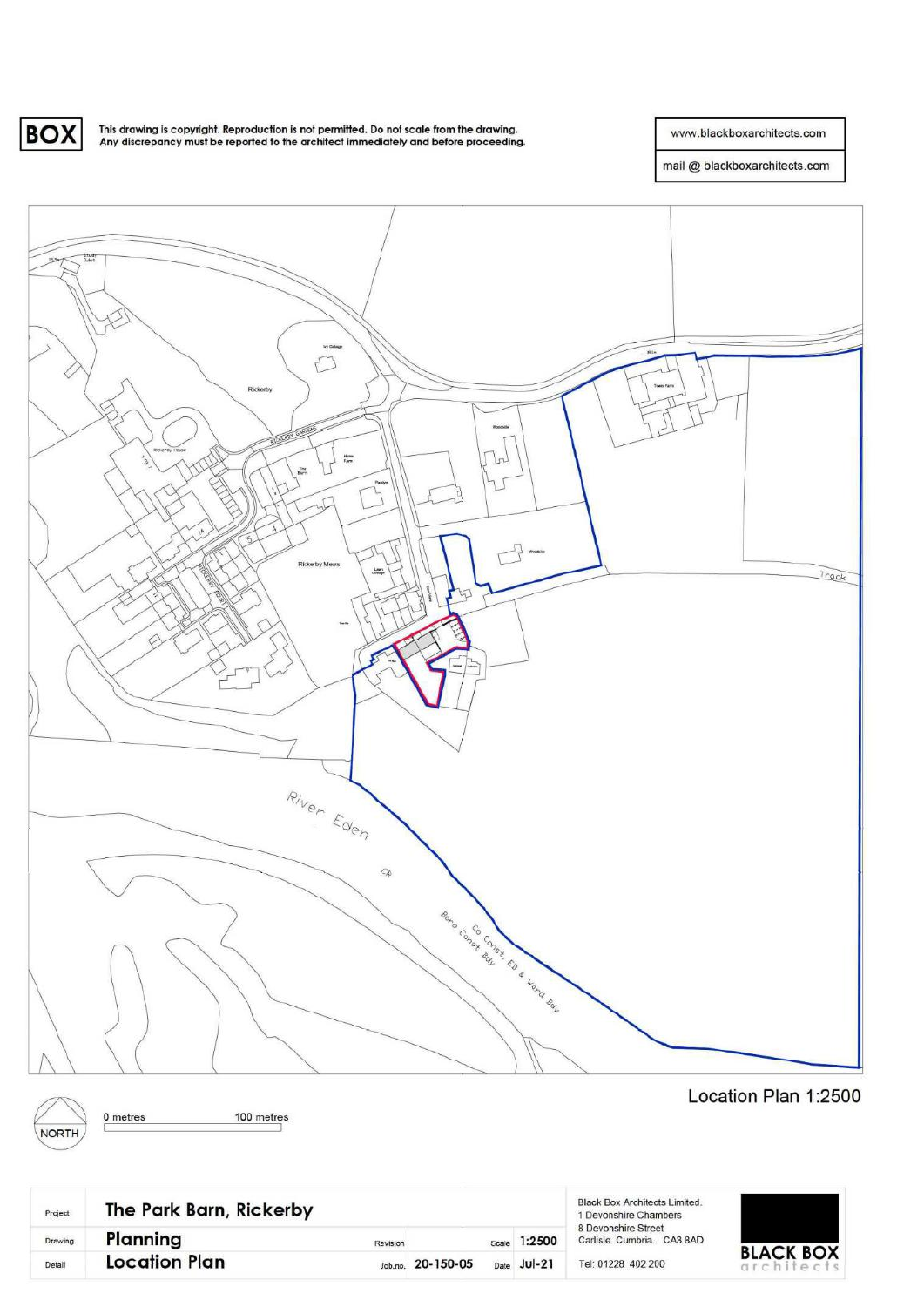